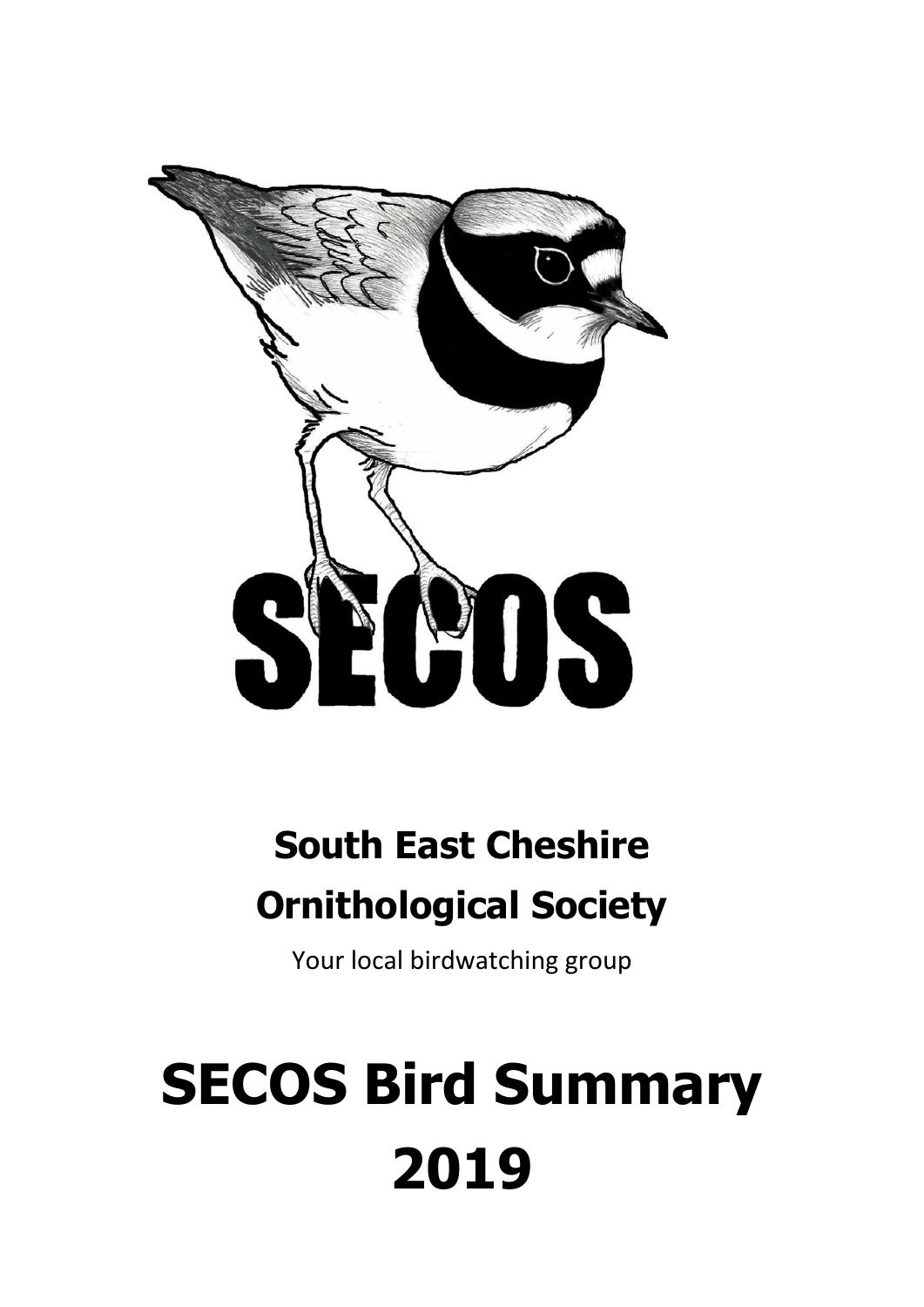## **Contents**

| Kingfisher (Alcedo atthis) manufactured contains and the contact and the contact and the contact and the contact and the contact and the contact and the contact and the contact and the contact and the contact and the conta |
|--------------------------------------------------------------------------------------------------------------------------------------------------------------------------------------------------------------------------------|
|                                                                                                                                                                                                                                |
|                                                                                                                                                                                                                                |
|                                                                                                                                                                                                                                |
|                                                                                                                                                                                                                                |
|                                                                                                                                                                                                                                |
|                                                                                                                                                                                                                                |
|                                                                                                                                                                                                                                |
|                                                                                                                                                                                                                                |
|                                                                                                                                                                                                                                |
|                                                                                                                                                                                                                                |
|                                                                                                                                                                                                                                |
|                                                                                                                                                                                                                                |
|                                                                                                                                                                                                                                |
|                                                                                                                                                                                                                                |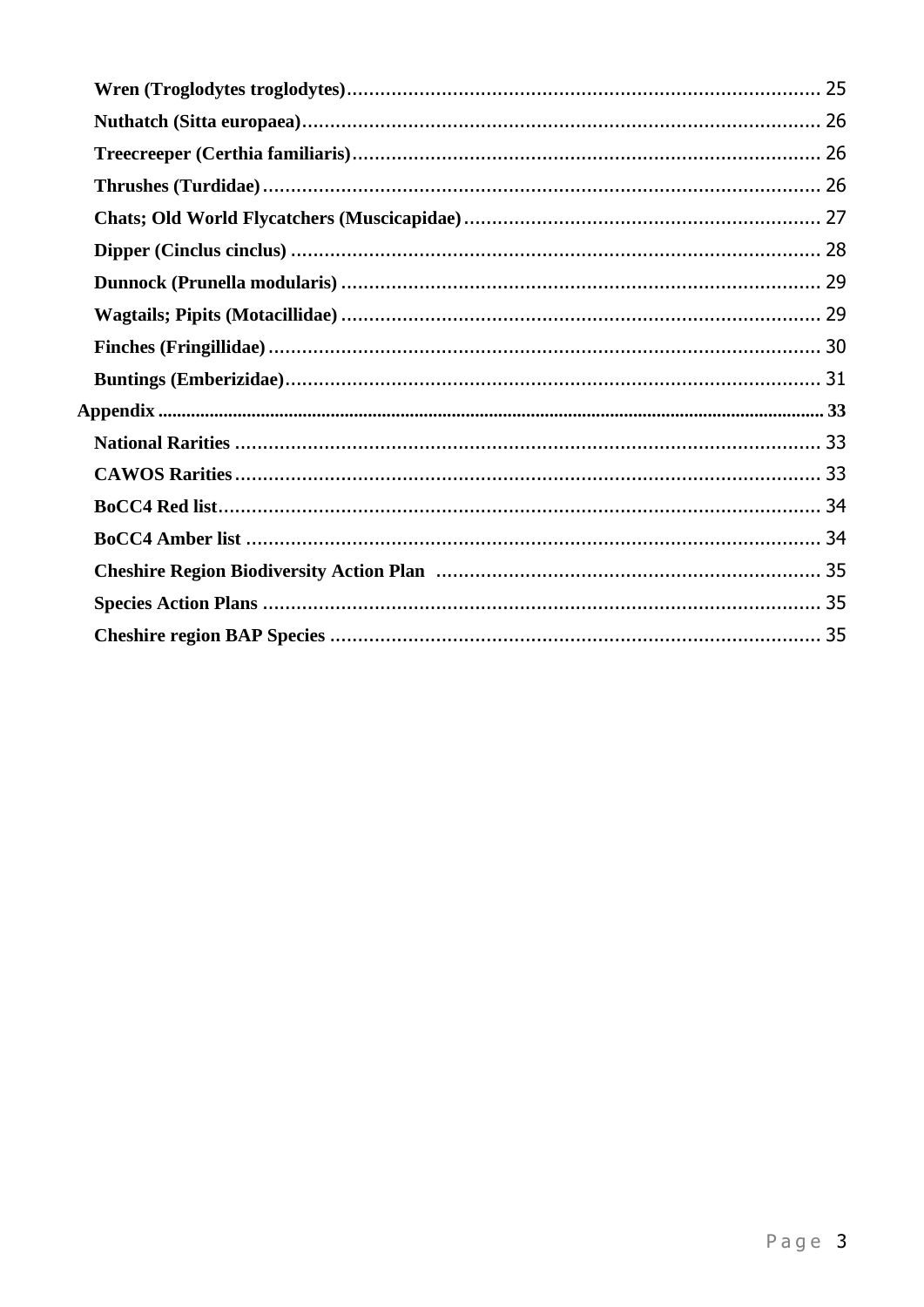#### SECOS Bird Summary 2019

The list below is a compilation from the Sightings Section of the Society's monthly newsletter. The inclusion of detailed observations from the fieldworkers covering the SECOS Winter and Breeding Bird Survey [ SWaBBS ] patches have boosted the records and will no doubt improve the depth of our understanding of our local avifauna, especially records of breeding activity and success.

Following feedback from Sheila Blamire, Database Chairman at CAWOS, I have included a date / month for the count where possible.

- I would like to acknowledge the input by Colin Lythgoe to this document. He has helped me hugely in proof-reading it and offering me feedback. I'd also like to thank him, belatedly, for his contributions towards the 2018 and 2017 editions
- following a suggestion from Colin, I have included stats from the SECOS Winter Garden Bird Survey. My thanks to its co-ordinator, Trevor Clowes for giving me access to the database.
- the inclusion of tables has only been partially successful maxima for all months not known and I believe the inclusion of 'n/c' ( no count ) and '0' would make the table look busy!
- Andy Livermore, the CAWOS Systematic List Editor has given me a list of the species (with counts ) that the county would consider a flock of birds as 'significant' – see individual species below for the details
- my thanks to all those who added their sightings to the various log books, blogs, etc. or sent them directly to me by email / text ( or to a distribution list I'm a 'member' of )
- no attempt has been made to verify the sighting. This report is merely a summary of those records and if there wasn't a count alongside any sighting, it's recorded as one individual
- some records may have been those of the bird(s) seen only in flight or flying over
- sightings entered in logbook(s) retrospectively may not be included
- my database, Wildlife Recorder®, sorted the Systematic List / sequence used in this summary the sequence used by the International Ornithologists' Union - IOC 10.1 - January 2020
- there were almost 7600 sightings for 2019 and, inevitably, errors and omissions will have crept in, along with incomplete records i.e. where I didn't note count, gender, age, breeding status, etc. This number is considerably less than in 2018 due to the way I have consolidated the records
- where possible, I have included the first and last record of the season for migrants
- unless previously recorded at that site, details of breeding have been omitted for 'sensitive' species
- the SECOS Recording Area is hectads SJ74, 75, 76, 85 and 86 within Cheshire (there is a map on SECOS website showing the hectads )
- some locations included are just outside the SECOS Recording Area

Where the phrase "breeding confirmed" is used it refers to fledglings recorded. I acknowledge that SWaBBS fieldworkers record specific breeding activity, i.e. nests with young, nest with eggs, adults carrying food/faecal sacs and occupied nests - those records are identified using the same description.

In 2019 I was granted access to the BTO's BirdTrack and WeBS databases and the BTO also send me local records for BBS, GBW and other specific surveys such as heronries, etc.

Please let me know of any errors, etc. that you see, or any sightings not included, so I can update/correct the records.

John Thompson, SECOS Bird Recorder

[John@Janus-Systems.co.uk](mailto:John@Janus-Systems.co.uk) 07966 539616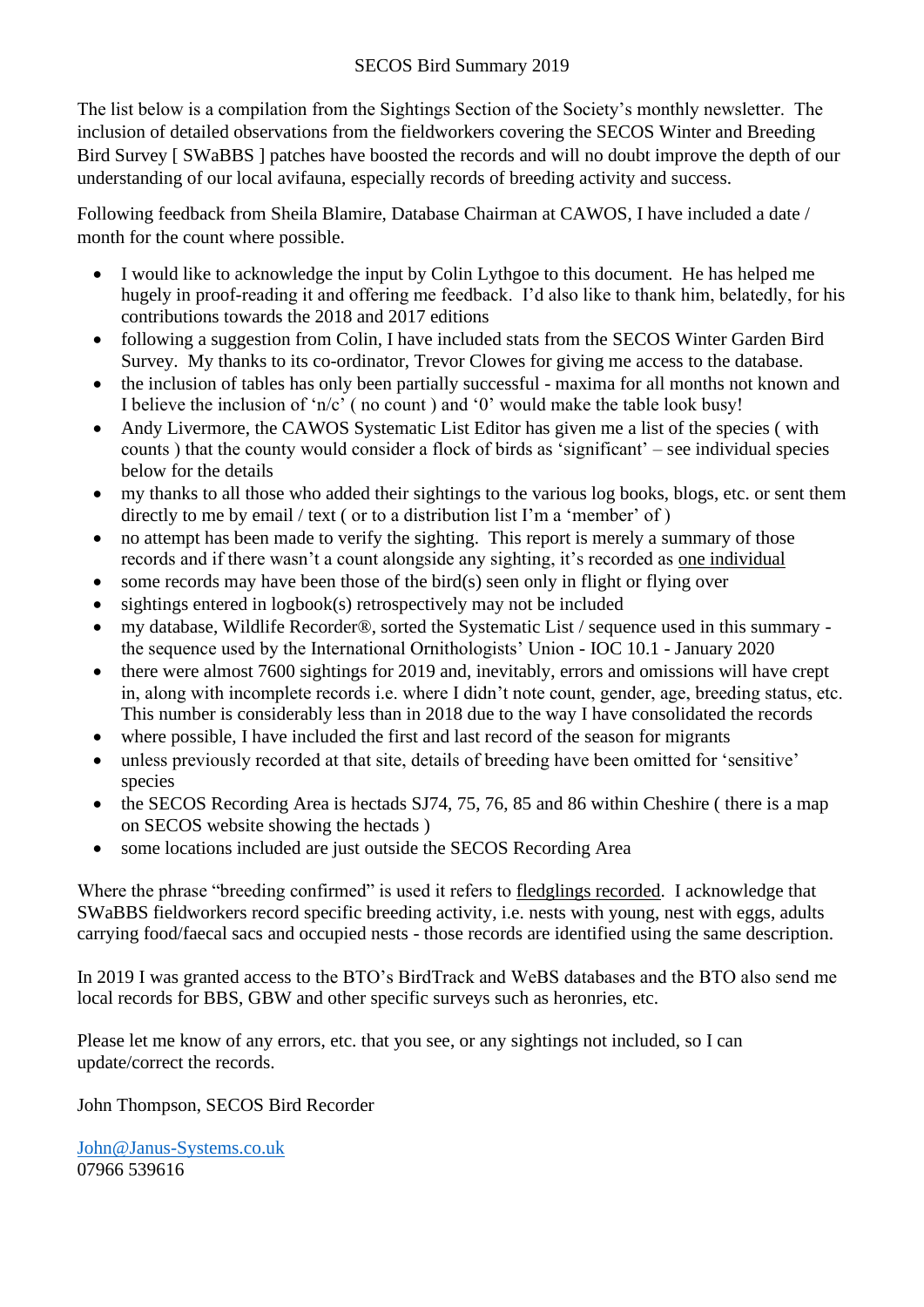### <span id="page-4-0"></span>**SECOS Recording Area & main birding sites**

The SECOS website, www.secos.org.uk, has a map of the Recording Area along with a recently updated list of the main birding sites accessible to the public.

### **Review of the Year**

<span id="page-4-1"></span>What follows is a summary of the notable records for 2019. Surveys aren't "everyone's cup of tea" but I've included some to illustrate what opportunities SECOS members could participate in at a local level as opposed to those organised nationally and satisfying the aims of the Society.

**Jan** The Starling murmuration at Bagmere continues into the New Year attracting a Hen Harrier. Other frequently recorded birds include: Whooper Swan on Middlewich Canal and at The Flashes; the first Oystercatcher back at Arclid SQ and Doddington; Woodcock at Alsager, Arclid SQ, Brereton Heath LNR, Middlewich and The Flashes; Dippers on territory at Lawton Lake and in the Congleton area; also widespread reports of Barn Owl, Tawny Owl and Brambling.

Occasional records include: a Smew at Astbury Mere CP and Rode Pool, a Red Kite over Alsager and Lea Forge; Lesser Spotted Woodpecker at Rode Pool and on the Wheelock Rail Trail; Marsh Tit at Lea Forge, Rode Heath and Wybunbury Moss.

Single records include: Golden Plover, Jack Snipe, Marsh Harrier at The Flashes, a Bittern at Hassall Green; Willow Tit at Rode Heath.

The Long-eared Owl winter roost on MGT was a cause for concern – some visitors were ignoring the welfare of this locally scarce species! Social media / bird network reported sightings of Great Grey Shrike in Congleton (3rd) and Crane over Middlewich (21st)

Feb Some members took part in a Willow Tit survey. Brambling linger at Astbury Mere CP and elsewhere as the cold weather continues; the impressive local Starling murmuration at Bagmere continues to attract a Hen Harrier. Also in the area were Woodcock, Tawny and Little Owl, plus widespread reports of Yellowhammer, Whooper Swan at nearby Doddington plus one on Middlewich canal.

Occasional records include: Pink-footed Goose at Doddington and The Flashes; Single records include: Willow Tit at Rode Heath; Ring-necked Parakeet at Scholar Green; Marsh Tit at Wybunbury Moss

**Mar** SECOS members travelled to Dumfries and Galloway for the 25th Long Weekend, the destination in 1995 when twelve members made that first official trip. The arrival of our summer migrants gained momentum, other reports include Common Scoter at Astbury Mere CP and Doddington; Ring Ouzel at Blackclough; Mediterranean and Little Gull, Avocet, LR Plover, Swallow, Wheatear and White Wagtail at The Flashes.

Single records include: Little Owl at Brereton Heath LNR, Lesser Spotted Woodpecker at Wybunbury Moss, Green Woodpecker at Scholar Green

**April** SECOS's very own survey, SWaBBS, begins its second full season. Also taking place this month was a Common Buzzard Survey organised by the Cheshire Raptor Study Group. Little Gull and Willow Warbler Astbury Mere CP; Pied Flycatcher and Redstart in a private wood in Bosley; A vocal and mobile Wood Warbler on The Cloud ( stopping longer than the one day last year ) plus Tree Pipit and Crossbill; Bar-tailed Godwit and Yellow Wagtail at Doddington; Common Sandpiper, Kittiwake, Sandwich Tern and Garden Warbler at The Flashes; Cuckoo on Clay Lane; Red Kite, Swift, Sedge & Reed Warbler, Lesser & Common Whitethroat at MGT; Redstart at Scholar Green

**May** Mark Arnold, Ranger at Brereton Heath LNR hosted a SECOS Dawn Chorus Walk. Spotted Flycatcher seen there later in the month. A Grasshopper Warbler at nearby Bagmere first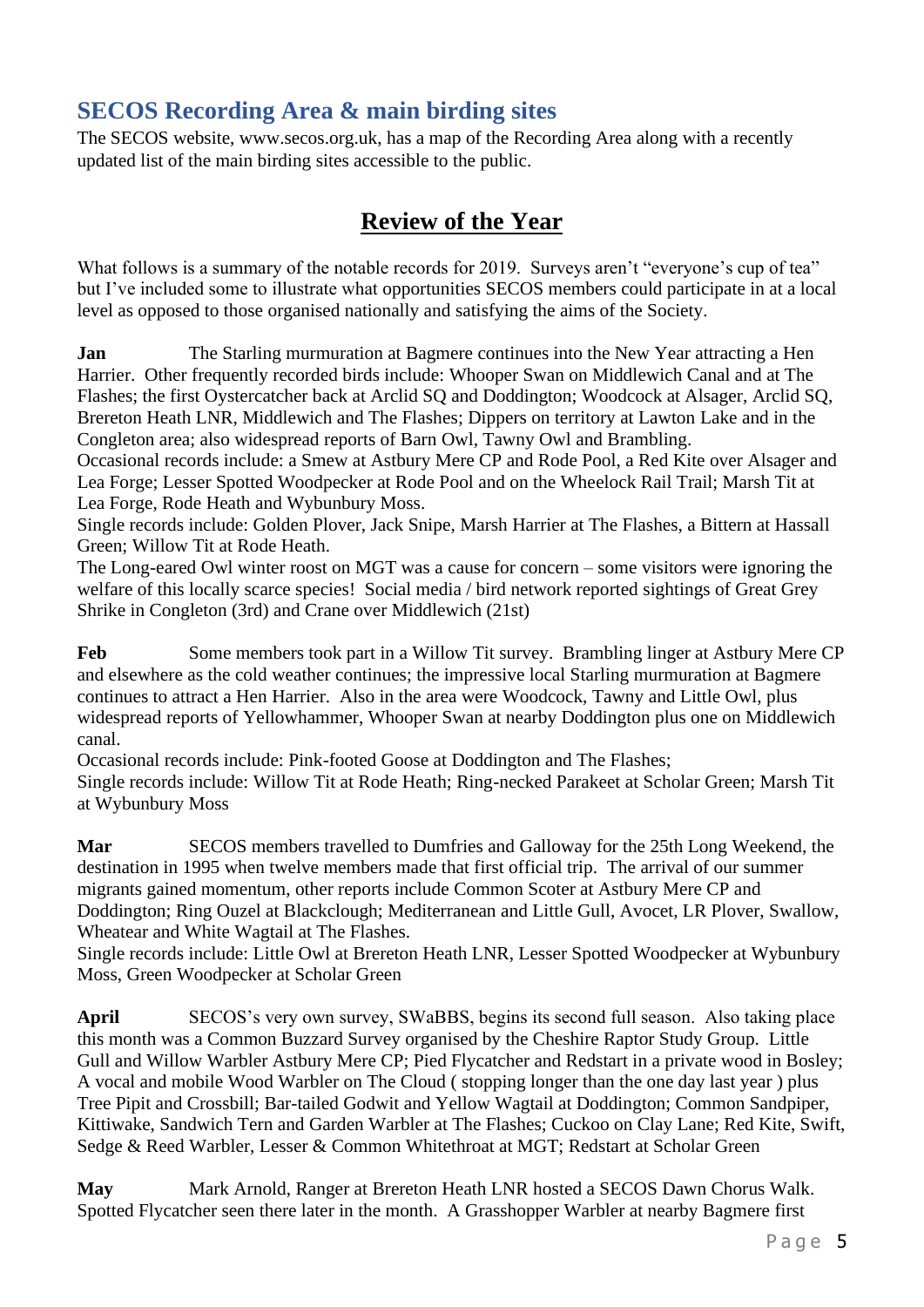#### SECOS Bird Summary 2019

recorded on 25th April was not recorded after the 12th. Garganey, Greenshank and Wood Sandpiper at The Flashes; Whinchat on MGT and a Hobby over Sandbach. Black Terns at Astbury Mere CP and the Flashes. The confiding Dotterel at The Cat and Fiddle was 'twitched' by some of those on the SECOS First Tuesday Field Trip to the Goyt Valley. Also, a report of a Honey Buzzard

**June** The inaugural SECOS Short Weekend was held in Yorkshire. We held a Swift Count to compare data to those of 1995/96 and 2001. Little Egret, Green and Wood Sandpiper at The Flashes, Baikal Teal at Rode Pool, also there were Mandarin ducklings; Lesser Spotted Woodpecker at Lea Forge; Quail at Meremoor Moss; a Pied Flycatcher at Swettenham. SECOS members together with Olivia Masi and some of her colleagues at Natural England began Breeding Seabird Survey.

**July** Yellow-legged Gull, a well-travelled colour-ringed Little Egret, Egyptian Goose, Avocet & Wood Sandpiper were at EHF/PHF; Barn and Tawny Owl at nearby Foden's Flash; Little Owl juvs at Doddington; a Red Kite over Haslington and Common Scoters at Astbury Mere CP. A colour-ringed Curlew at The Flashes has been recorded there on 8 occasions since 2016.

**August** The Gallery Page of the revamped SECOS website went live over the summer. At EHF/PHF: Garganey, Mandarin, Cattle Egret, Caspian Gull, Gull-billed Tern and Spotted Flycatcher. On MGT, Tawny Owl and Wheatear were ticked. Elsewhere at the Flashes: a Little Owl at Crabmill Flash and Yellowhammer at Fields Farm Flash. Doddington recorded a Black-necked Grebe and a Hobby. Mow Cop recorded a Marsh Harrier. At Scholar Green, Yellowhammer were ticked.

**September** Garganey, Pintail, Golden Plover, Knot, Arctic Tern and Spotted Flycatcher at EHF/PHF. On MGT; Cetti's Warbler and Wheatear. Mow Cop produced Little Owl, Redstart and Tree Pipit with Yellowhammers becoming a regular sighting at Scholar Green. Also noted were sightings of Fieldfare. A Hen Harrier was seen low over the Staffordshire border

**October** The Winter Garden Bird Survey started this month. The Flashes played host to a Whooper Swan and a Merlin while on MGT/RF, a Garganey, Water Rail, a Short-eared Owl and a Richard's Pipit was recorded. Elsewhere, at Astbury Mere CP two female/immature Scaup lingered into November. At Doddington, a Pink-foot Goose was recorded and a Red Kite flew over Shavington. Also, a report of a Little Gull over the M6 at Sandbach

**November** At EHF/PHF: Goldeneye, Golden Plover, a Short-eared Owl and a Mediterranean Gull and the fields on the other side of the railway embankment held Yellowhammer. Woodcock were recorded in the usual winter roost at Foden's Flash. Astbury Mere hosted both Scaup and Common Scoter, while Doddington recorded Red-crested Pochard and a Red Kite. BirdTrack reported a sighting of Snow Bunting at Nick i' th' Hill.

**December** The lack of reports of Long-eared Owls, in the second winter period, at the roost on MGT suggests that the 'damage done' by some of the visitors in the first part of the year was permanent!

Water Rail reported at Doddington; Fodens Wood continues to host Woodcock, records from a private site for Jack Snipe, Little Egret at Scholar Green, Barn Owl at Astbury, Tawny Owl at nearby Astbury Mere CP, Green Woodpecker at Lea Forge, Starling murmuration numbers building at Bagmere; Dipper at Lawton Lake.

#### **SECOS Field Trip tick list for 2019 reached 181**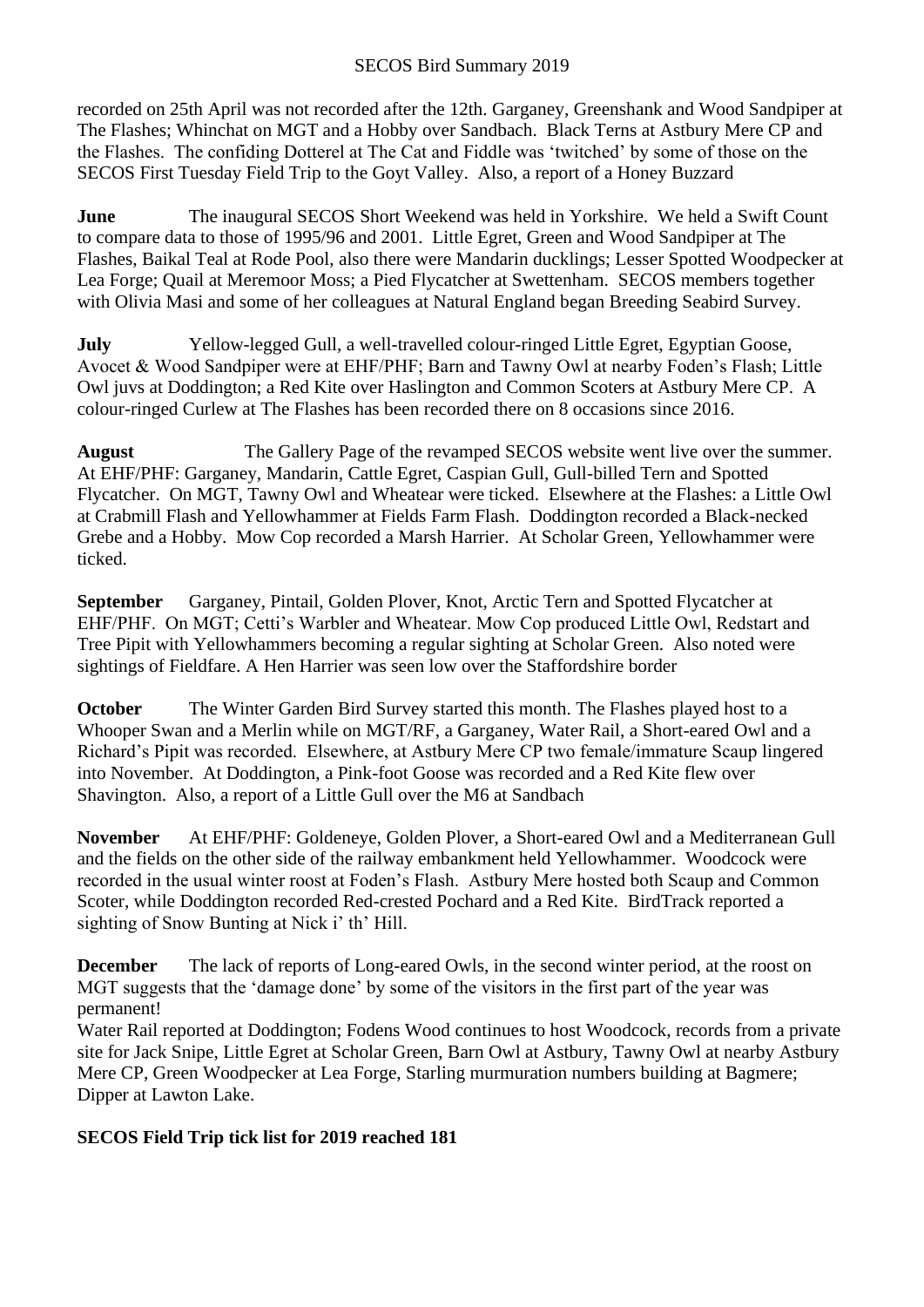#### <span id="page-6-0"></span>**Systematic List**

|                                | Key:                   |                            |
|--------------------------------|------------------------|----------------------------|
| $\mathcal{Q}$ - female         | $\delta$ - male        | <b>BP</b> - Business Park  |
| c - circa                      |                        | <b>CP</b> - Country Park   |
| $1st$ cy - first calendar year | $1st$ w - first winter | GC - Golf Club             |
| ad - adult                     | imm - immature         | LNR – Local Nature Reserve |
| $juv - juvenile(s)$            |                        | EHF - Elton Hall Flash     |
|                                |                        | MGT – Maw Green Tip        |
|                                |                        | PHF - Pump House Flash     |

Species for which county Biodiversity Action Plans have been written ( Chehire BAPs) are listed in the Appendix, as are those on the Birds of Conservation Concern 4, 2015 ( BoCC ) Red and Amber Lists.

#### **Pheasants and allies (Phasianidae)**

#### **Red Grouse (Lagopus lagopus)**

recorded at Danebower, Knotbury and Three Shires Head

#### **Red-legged Partridge**

locally, usually, the only sightings where bred and released for shooting. Recorded in every month of the year except Sep Seen at Arclid SQ, Astbury, Blakenhall, Checkley Lane, Doddington, Gleadsmoss, Goostrey, Lea Forge, Marton, Roe Park, Sandbach Flashes, Swettenham and Wall Hill Highest count of 20 at Doddington ( Jan )

#### **Grey Partridge**

7 recorded at Blakenhall in April

#### **Quail**

1 heard singing on Meremoor Moss in June

**Pheasant** common locally, recorded in every month of the year except Aug & Oct Highest count of 11 at Swettenham ( Apr )

| <b>Garden Bird Survey</b>                  | Jan to Apr | Oct to Dec |
|--------------------------------------------|------------|------------|
| Number of gardens recorded and (max count) |            |            |

#### <span id="page-6-1"></span>**Ducks; Geese and Swans (Anatidae)**

#### **Canada Goose**

recorded in every month throughout the Recording Area and seen at all the larger water bodies Maximum monthly count: -

|                        | J   |    | M   | A   | M   |     | J   | A   | S   |     | N   |     |
|------------------------|-----|----|-----|-----|-----|-----|-----|-----|-----|-----|-----|-----|
| Arclid SQ              | 61  | 06 | 75  | 61  | 51  | 171 | 174 | 617 | 552 | 825 | 205 | 157 |
| <b>Astbury Mere CP</b> |     |    |     |     |     |     |     | 185 |     |     |     |     |
| Doddington             | 145 | 90 | 178 | 110 | .53 | 150 | 110 | 250 | 350 | 330 | 420 | 250 |
| <b>EHF</b>             | 275 |    | 97  | 17  |     |     |     | 843 | 400 |     | 93  | 93  |
| Queen's Park           | 211 |    |     | 67  | 47  |     | 118 |     |     | 100 | 350 | 141 |
| Rode Pool              | 144 | 96 | 44  | 24  | 11  | 27  | 46  |     |     | 45  |     | 17  |

Fledglings seen at Arclid SQ, Doddington Rode Pool, Queen's Park and Wybunbury Fishing Lake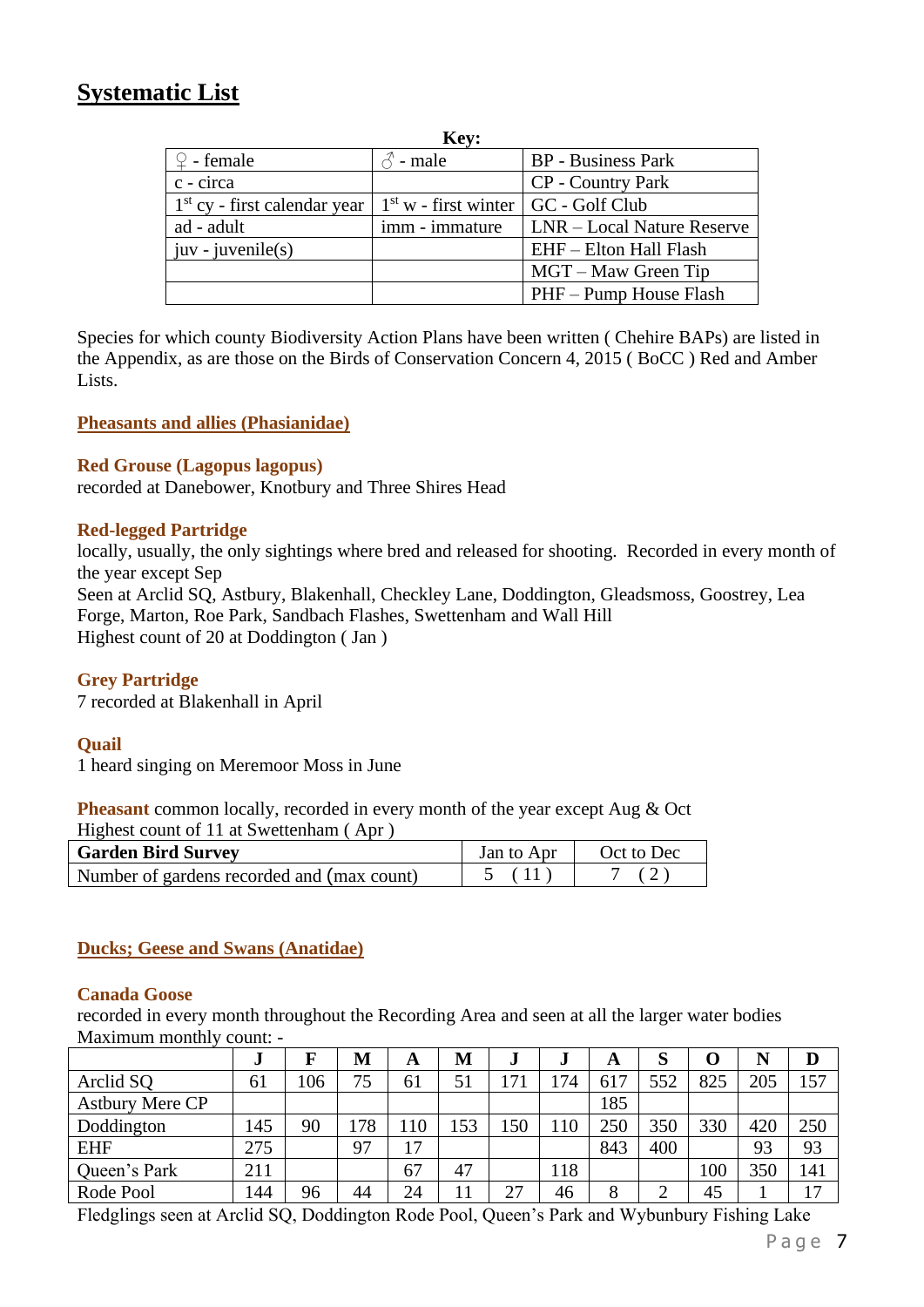#### SECOS Bird Summary 2019

**Barnacle Goose** [ considered by the 'purists' to be classed as Escaped or Feral ] A single bird seen associating with Canada Geese flock at Arclid SQ, Doddington Pool, Sandbach Flashes and Queen's Park, Crewe [ occasionally a yellow spiral ring is noted on one leg ]

#### **Greylag Goose**

recorded in every month and seen at some of the larger water bodies Highest count of 430 at Doddington ( Nov ) Fledglings seen / breeding confirmed at Fields Farm, Sandbach; Meremoor Moss; Rode Pool & Wybunbury Fishing Lake

#### **Pink-footed Goose**

recorded during all months apart from Mar-Aug

Seen on the ground or swimming at Doddington; Fields Farm, Sandbach and Sandbach Flashes Highest count of 272 at Sandbach Flashes (Jan) – many records are flyovers but seen in low numbers

#### **Black Swan** [ Escaped or Feral ]

One was recorded at Doddington ( May – Jul ) and Sandbach Flashes ( May )

#### **Mute Swan**

recorded in every month and seen at all the larger water bodies Maximum monthly count: -

|                         | J  | F  | М  | A  | M  | ., | J  | A  | S  |          |    | D  |
|-------------------------|----|----|----|----|----|----|----|----|----|----------|----|----|
| Doddington              | 62 | 58 |    | 13 | 58 | 83 | 88 | 81 | 23 | 33       | h  | 10 |
| <b>EHF</b>              | −  |    | 15 |    |    |    |    |    |    |          | 22 |    |
| Lawton Lake             |    |    |    |    | 11 |    |    |    |    |          |    |    |
| <b>Middlewich Canal</b> | 58 | 13 | 30 |    | 8  |    |    |    | 19 | 31       | 44 |    |
| Newsbank Pool           | 86 | 62 | 52 | 55 | 66 | 51 | 47 | 46 | 62 | 74       | 77 | 76 |
| Rode Pool               | ⌒  |    | ⌒  |    |    |    | ◠  |    |    | $\Omega$ |    |    |

Fledglings seen / breeding confirmed at Lawton Lake, Marton, Rode Pool, Winterley Pool & Wychewood Park

#### **Whooper Swan**

Some sightings don't indicate whether birds are in flight, swimming or on the ground –

recorded at Doddington ( Feb, Mar & Oct ), Middlewich Canal, Middlewich Lime Beds, Newsbank Pool and Sandbach Flashes ( Jan, Apr & Oct )

2 birds were reported having rings – "White, BLS" in Jan. at Middlewich Canal and "Yellow, V9J" was in care at RSPB Stapeley before being ringed and released on Middlewich Canal in Apr. by the Cheshire Swan Ringing Group

Highest count of 9 at Doddington ( Feb & Oct )

**Egyptian Goose** [ Escaped or Feral ]

between 2 and 4 birds were seen at Sandbach Flashes ( Mar, Jul, Oct & Nov )

#### **Shelduck**

recorded in every month except Jul & Oct

Seen at Arclid SQ, Astbury Mere CP, Doddington, Meremoor Moss, Newsbank Pool and Sandbach Flashes

Maximum monthly count: -

|                   | J  | ю                                 | . .<br><b>NI</b>               | $\mathbf{A}$ | <b>B</b> <i>B</i><br>M | ີ         | υ | $\mathbf{L}$ | $\sim$<br>ັ | ∼ | $\blacksquare$<br>- | ≖       |
|-------------------|----|-----------------------------------|--------------------------------|--------------|------------------------|-----------|---|--------------|-------------|---|---------------------|---------|
| Doddington        |    |                                   | nη<br>∠∪                       |              |                        |           |   |              |             |   |                     |         |
| <b>FHF</b><br>ப்ப | 68 | $\overline{ }$<br>$\Delta$<br>. . | $\overline{\phantom{a}}$<br>◡▱ | $\sim$<br>ິ  |                        | 20<br>ر ب |   |              |             |   | $\sim$<br>رے        | -<br>ັບ |

Courtship seen at Eaton Hall SQ and fledglings seen at Arclid SQ & Sandbach Flashes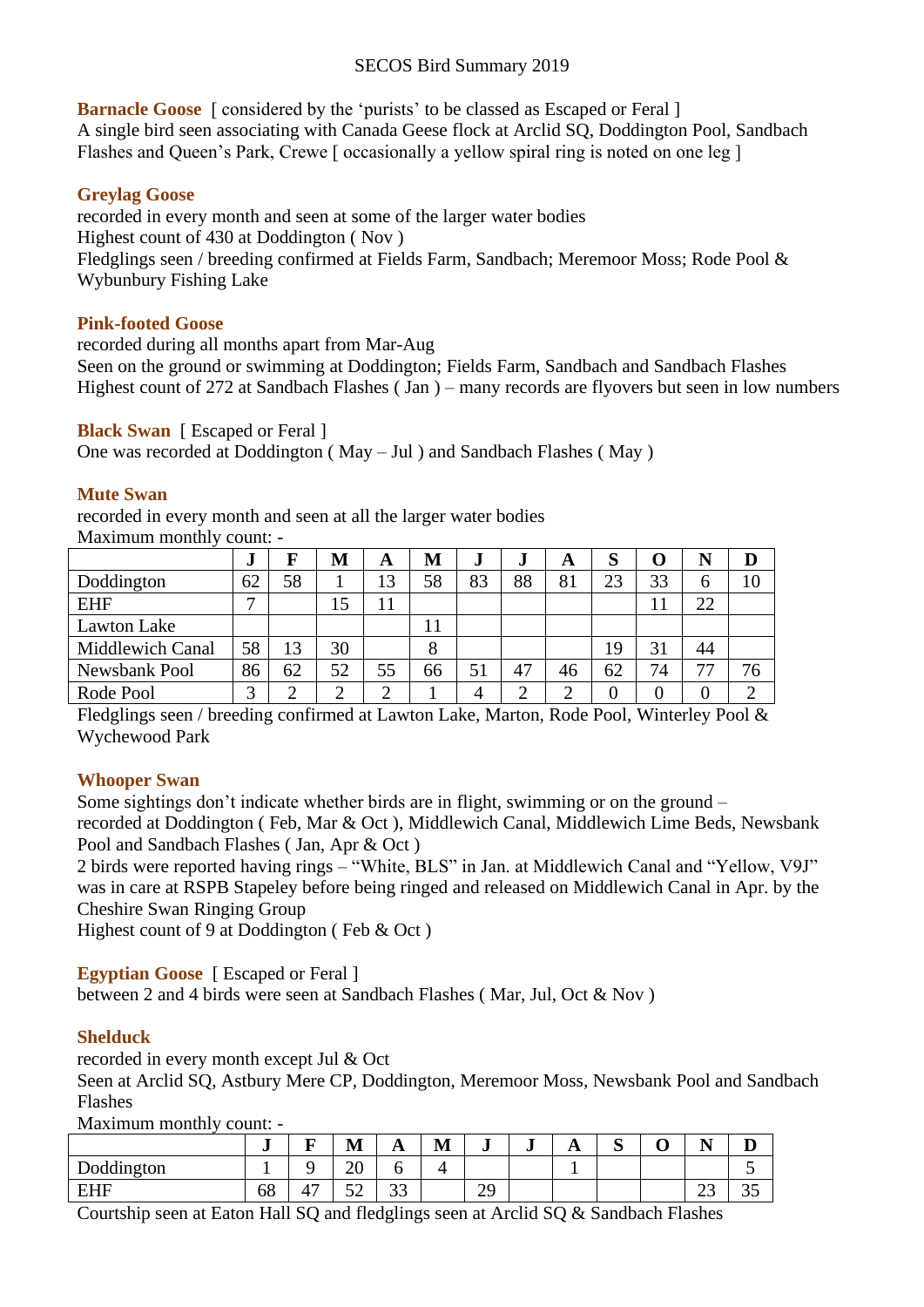#### **Mandarin Duck**

recorded during all months apart from July Seen at Arclid SQ; Astbury Mere CP; Bathvale; The Cloud; Congleton Park; Doddington; Fields Farm, Sandbach; Lawton Lake; Rode Pool; Sandbach Flashes and Scholar Green Maximum monthly count: -

|             | J           |          | M  | A               | M | e.           | IJ  | A                                  | $\sim$<br>៶ | $\blacksquare$       |        |
|-------------|-------------|----------|----|-----------------|---|--------------|-----|------------------------------------|-------------|----------------------|--------|
| Doddington  |             |          |    |                 |   |              |     |                                    |             | 1 <sub>0</sub><br>ιv |        |
| <b>EHF</b>  |             |          |    |                 |   |              |     |                                    |             |                      |        |
| Lawton Lake | 25          |          |    |                 |   |              |     |                                    |             |                      |        |
| Rode Pool   | $1^{\circ}$ | າາ<br>ιJ | 10 | $\sqrt{2}$<br>∸ |   | $\cap$<br>∠∪ | 1 T | $\sim$<br>$\overline{\phantom{a}}$ |             |                      | $\sim$ |

Ducklings seen at Rode Pool

**Ringed Teal (Callonetta leucophrys**) [ Escaped or Feral ]

Seen at Sandbach Flashes ( Mar & Jun ) and Doddington ( Apr )

#### **Baikal Teal (Sibirionetta formosa) [ National Rarity ]**

A male ( unringed ) in breeding plumage was photographed at Rode Pool during June. A Rarity Report has been submitted to the BBRC – decision pending as at Apr '20.

#### **Garganey**

1 or 2 recorded at Sandbach Flashes ( May & Aug-Oct )

#### **Shoveler**

recorded during all months except Jul

Seen at Arclid SQ, Astbury Mere CP, Brereton Heath LNR, Doddington, Eaton Hall SQ, Lawton Lake, Rode Pool and Sandbach Flashes

Maximum monthly count: -

|                        | J                |    | М        | A                     | М | w | υ | A                              | C<br>N |   | <b>BT</b> |    |
|------------------------|------------------|----|----------|-----------------------|---|---|---|--------------------------------|--------|---|-----------|----|
| <b>Astbury Mere CP</b> |                  |    |          |                       |   |   |   |                                |        |   |           |    |
| Doddington             | $\bigcap$ 1<br>◢ | 66 | 25       | 1 $\cap$<br>ιv        |   |   |   |                                |        |   | ັ         |    |
| <b>EHF</b>             | $\bigcap$ 1<br>◢ |    | ◠<br>⊥ ∠ | $\overline{ }$<br>. . |   |   |   | $1^{\wedge}$<br>$\blacksquare$ | 28     | ∽ | า<<br>ΖJ  | 28 |
| Rode Pool              | $\mathbf{r}$     |    |          |                       |   |   |   |                                |        |   |           |    |

#### **Gadwall**

recorded in all months except Jul & Oct – Nov Seen at Arclid SQ, Brereton Heath LNR, Doddington, Rode Pool and Sandbach Flashes Highest count of 18 at Sandbach Flashes ( Jun ) Breeding confirmed at Sandbach Flashes

#### **Wigeon**

recorded during all months except Jun – Jul

Seen at Arclid SQ, Astbury Mere CP, Doddington, Eaton Hall SQ, Rode Pool and Sandbach Flashes Highest count of 790 at Sandbach Flashes ( Mar )

|                        | IJ  |     | M           | A   | M | IJ | e. | A | ⌒<br>ມ                        |                   | <b>RT</b> |     |
|------------------------|-----|-----|-------------|-----|---|----|----|---|-------------------------------|-------------------|-----------|-----|
| <b>Astbury Mere CP</b> |     |     |             | ∽   |   |    |    |   |                               |                   |           |     |
| Doddington             |     | 10  |             |     |   |    |    |   |                               | 22                | 16.       |     |
| <b>EHF</b>             | 635 | 590 | 75<br>I 7 J | 120 |   |    |    | - | $\widehat{\phantom{a}}$<br>bΖ | $1 \cap F$<br>123 |           | 670 |
| Rode Pool              |     |     |             |     |   |    |    |   |                               |                   | 14        |     |

Maximum monthly count: -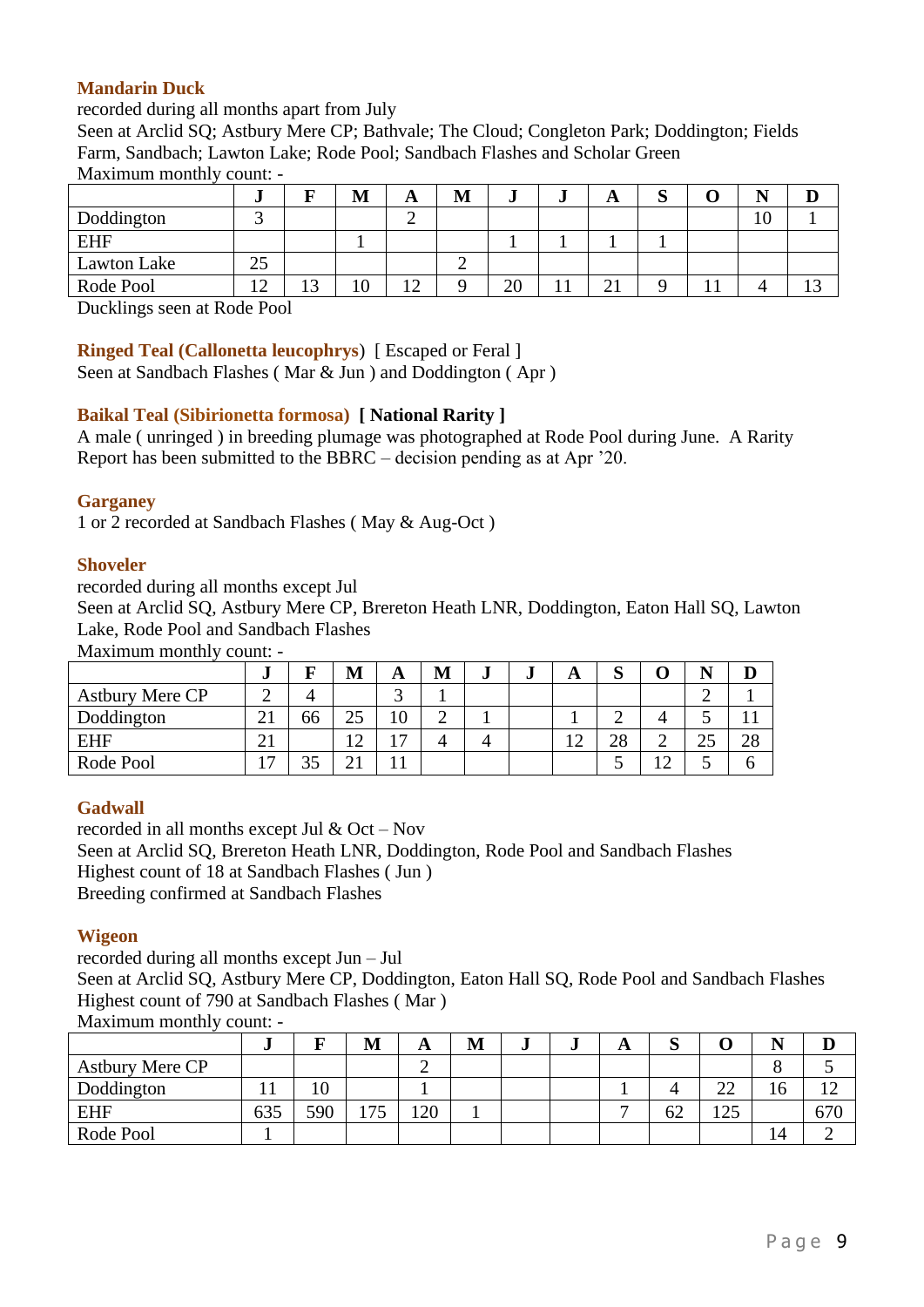#### **Mallard**

very common Maximum monthly count: -

|            | w   |                         | M   | A   | M   | $^{\bullet}$ | w   | A   | יט  |     |     | IJ  |
|------------|-----|-------------------------|-----|-----|-----|--------------|-----|-----|-----|-----|-----|-----|
| Arclid SQ  | 198 | 195                     | −   | 12  | 36  | 58           | 12  | 24  | 136 | 81  |     | 214 |
| Doddington | 500 | 300                     | 200 | 200 | 200 | 200          | 300 | 800 | 600 | 700 | 700 | 500 |
| <b>EHF</b> | 155 |                         |     | 35  |     |              |     |     |     |     |     | 285 |
| Rode Pool  | 35  | $\sim$<br>┸ <del></del> | ⊥ັ  | 25  | 1 J | 18           | 25  | 48  | 32  | 41  | ჂႩ  | 60  |

#### **Pintail**

recorded during all months apart from Apr-Aug and rarely other than at Sandbach Flashes Maximum monthly count: -

|                        | -e. | - | . .<br>W<br>TAT. | д<br>$\overline{A}$ | . .<br>M | J | J | $\mathbf{L}$ | Ë<br>ັ | ີ | $\sim$ $\sim$<br>. . |  |
|------------------------|-----|---|------------------|---------------------|----------|---|---|--------------|--------|---|----------------------|--|
| Doddington             |     | ∼ |                  |                     |          |   |   |              |        |   |                      |  |
| <b>EUE</b><br>н<br>--- | -   |   |                  |                     |          |   |   |              |        |   |                      |  |

#### **Teal**

recorded in every month

Seen at Arclid SQ, Astbury Mere CP, Bent Farm SQ, Doddington, Eaton Hall SQ, Rode Pool, Sandbach Flashes and Tidnock

Maximum monthly count: -

|            | u                    |                | M            | A                              | M | ÷ | e. | A              | $\sim$<br>ມ |    | -- | D<br>IJ |
|------------|----------------------|----------------|--------------|--------------------------------|---|---|----|----------------|-------------|----|----|---------|
| Doddington | ワミ<br>ر ،            |                |              |                                |   |   | ້  |                |             | ∽  |    |         |
| <b>EHF</b> | $\overline{a}$<br>11 | $\cap$<br>+ ∠∠ | 55           | $\overline{\phantom{a}}$<br>ر, | ັ |   |    | $\overline{a}$ |             |    |    | 107     |
| Rode Pool  | 25                   | つぐ<br>ں ک      | $\mathbf{r}$ |                                |   |   |    |                | ັ           | 38 | 10 |         |

Courtship observed at Eaton Hall SQ

#### **Red-crested Pochard (Netta rufina)** [ Escaped or Feral ]

Recorded at Sandbach Flashes ( # not known ) in Jan and Doddington ( 6 ) in Nov

#### **Pochard**

recorded during all months apart from Apr, May & Aug and preferring deep water Seen at Arclid SQ, Astbury Mere CP, Brereton Heath LNR, Doddington, Eaton Hall SQ, Rode Pool and Sandbach Flashes

Highest count of 25 at Astbury Mere CP ( Dec )

#### **Tufted Duck**

recorded in every month and seen at Alsager Mere, Arclid SQ, Astbury Mere CP, Doddington, Eaton Hall SQ, Lawton Lake, Meremoor Moss, Newsbank Pool, Rode Pool, Sandbach Flashes, Wheelock Heath and Wybunbury Fishing Lake

Maximum monthly count: -

|                        | u  |                | M   | A   | M  | - e.b | IJ | A  | כו |                |     | D   |
|------------------------|----|----------------|-----|-----|----|-------|----|----|----|----------------|-----|-----|
| Arclid SQ              | 75 | 101            | 15  | 33  | ⌒  |       | 32 | 77 | 70 | 43             | 32  | 38  |
| <b>Astbury Mere CP</b> | -  | 57             | 46  | 67  |    |       | 25 |    | 47 | 148            | 167 | 150 |
| Doddington             | 71 | 90             | 137 | 136 | 49 | 42    | 44 | 55 | 79 | 136            | 77  | 120 |
| <b>EHF</b>             | 23 | $\blacksquare$ | 26  | 18  |    | −     |    |    |    | $\overline{ }$ |     | IJ  |
| Rode Pool              | 13 |                | 12  | IJ  | 4  |       | 4  |    |    | 10             |     | 10  |

Confirmed breeding at Doddington

#### **Scaup (Aythya marila)**

2 recorded regularly at Astbury Mere CP ( Oct & Nov )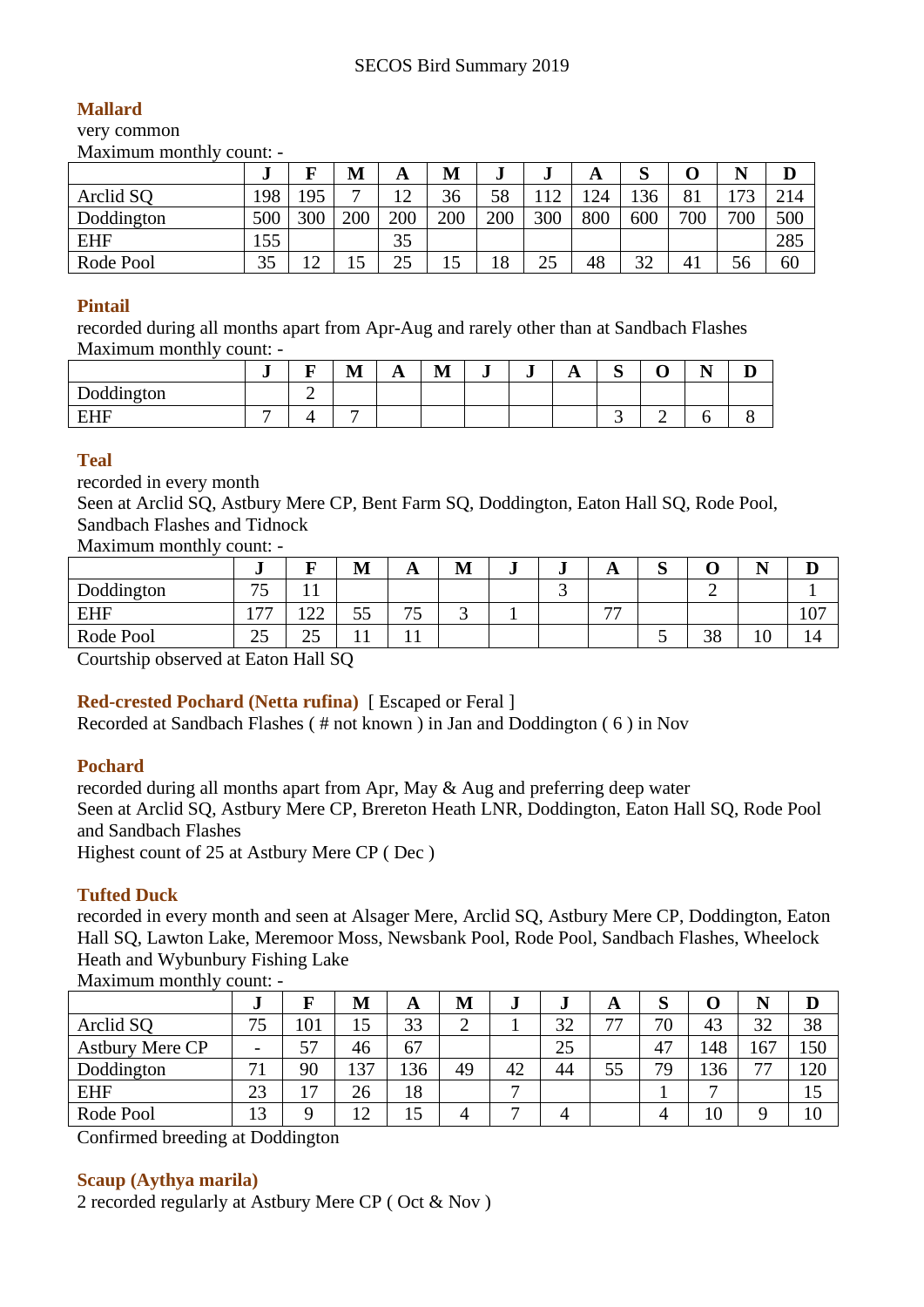#### **Common Scoter**

recorded in Mar at Astbury Mere CP ( $2\textcircled{3}$ ) and Doddington ( $1\textcircled{2}$ ), Jul at Astbury Mere CP (5, 9<sup>th</sup> & 8, 28<sup>th</sup>) and Doddington (3 $\circ$ ) and in Nov at Astbury Mere CP (1 $\circ$ )

#### **Goldeneye**

recorded during Jan-Apr & Oct-Dec Seen at Arclid SQ, Astbury Mere CP, Doddington, Lawton Lake and Sandbach Flashes Highest count of 12 at Doddington ( Feb ) – seen displaying there ( Dec )

#### **Smew**

2 recorded at Astbury Mere CP ( Jan ) and 1 or 2 at Rode Pool ( Jan-Feb & Dec )

#### **Goosander**

recorded in every month of the year

Seen at Alsager Mere, Arclid SQ, Astbury Mere CP, Borrow Pit Meadows, Brereton Heath LNR, Congleton, Doddington, Eaton Hall SQ, Lawton Lake, Queens Park ( Crewe ), Rode Pool, Sandbach Flashes and Wheelock ( canal ) Maximum monthly count: -

| <b>EVIDENTIFIQUE INTOITATE Y COUNT.</b> |                |    |   |   |   |   |           |   |          |     |    |    |
|-----------------------------------------|----------------|----|---|---|---|---|-----------|---|----------|-----|----|----|
|                                         | d              |    | M | A | M | J | $\cdot$ . | A | c<br>IJ. | ( ) |    |    |
| Arclid SQ                               | 6              | 19 | 6 | ⌒ |   |   |           |   |          |     |    |    |
| <b>Astbury Mere CP</b>                  | $\overline{4}$ |    | 3 |   |   |   |           | 4 |          |     |    |    |
| <b>Brereton Heath CP</b>                |                | 8  |   |   |   |   |           |   |          |     |    |    |
| <b>Congleton Park</b>                   |                |    |   |   |   | ⌒ |           |   |          |     |    |    |
| <b>EHF</b>                              | 8              |    |   | 8 | 4 |   | ി         | 3 |          | 3   | 13 | 23 |
| Lawton Lake                             | 5              |    |   |   |   |   |           |   |          |     |    |    |
| Rode Pool                               |                |    |   |   |   |   |           |   |          |     |    |    |
|                                         |                |    |   |   |   |   |           |   |          |     |    |    |

Juveniles seen at Congleton Park / R Dane in Jun & Jul

#### **Red-breasted Merganser (Mergus serrator)**

Recorded briefly at Joey the Swan, Wistaston in Nov

#### **Ruddy Duck**

recorded at Sandbach Flashes 21st Feb

#### <span id="page-10-0"></span>**Swift (Apus apus)**

common locally First sighting  $-30<sup>th</sup>$  Apr; last sighting  $12<sup>th</sup>$  Sep Highest count of 85 at Doddington ( May ) SECOS Count of known nest sites during June. A summary of the Count is on the website

#### <span id="page-10-1"></span>**Cuckoo (Cuculus canorus)**

2 records – seen at Clay Lane, Haslington ( $16<sup>th</sup>$  Apr) and heard at Mow Cop ( $1<sup>st</sup>$  May)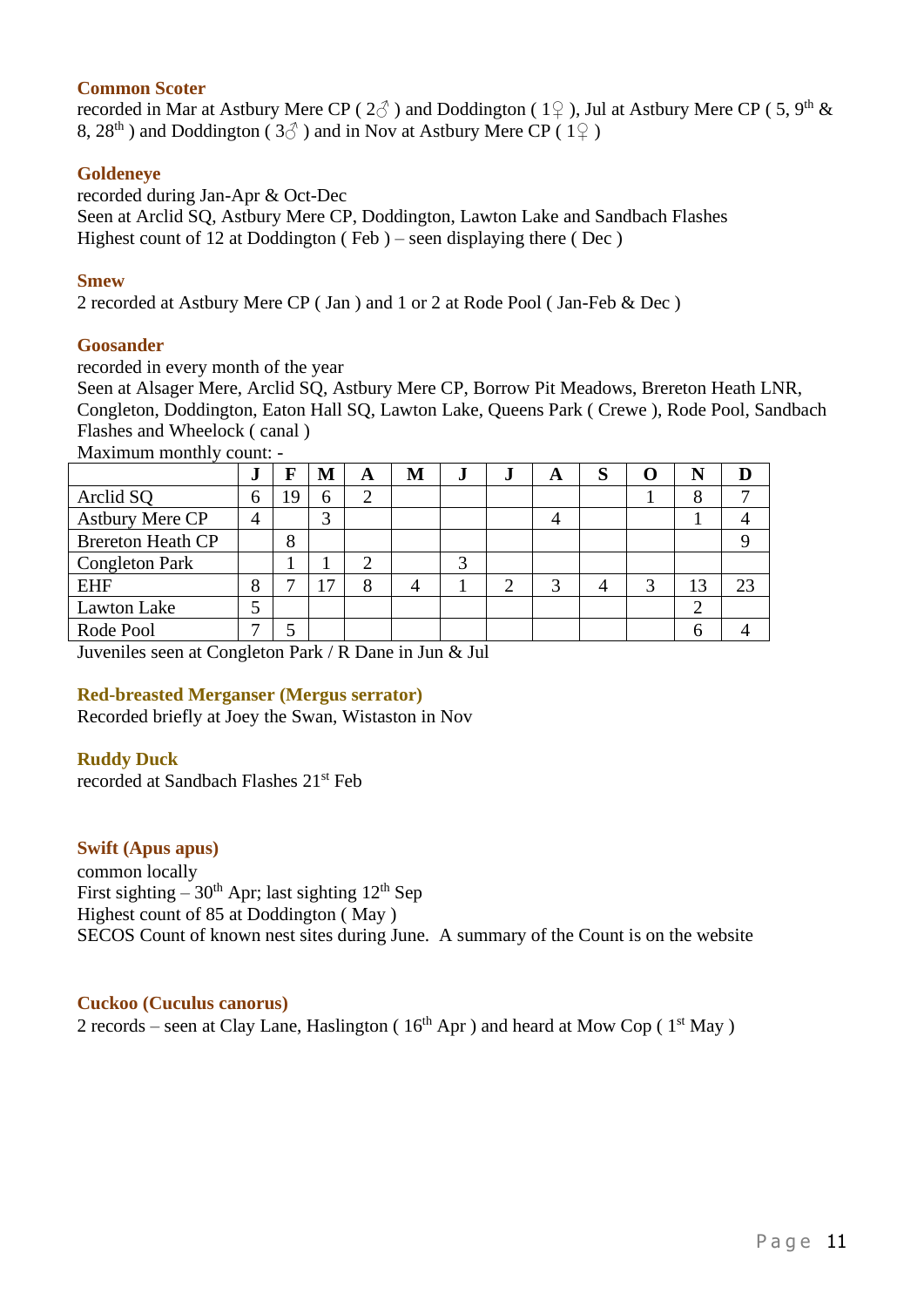#### **Pigeons; Doves (Columbidae)**

#### **Rock Dove (Feral Pigeon)**

common locally and under-recorded Breeding confirmed at Arclid SQ

| <b>Garden Bird Survey</b>          | Jan to Apr | Oct to Dec |
|------------------------------------|------------|------------|
| Number of gardens recorded and max | (12)       |            |

#### **Stock Dove**

fairly common locally, recorded in every month Highest count of 51 at Sandbach Flashes ( Jan ) Breeding confirmed at Maw Green Tip, Quakers Coppice and Rode Pool

| <b>Garden Bird Survey</b>          | Jan to Apr | Oct to Dec |
|------------------------------------|------------|------------|
| Number of gardens recorded and max | 6 (12)     |            |

#### **Woodpigeon**

common locally, recorded in every month

Highest count of 200 at Astbury Mere CP and Alsager ( both in Dec ), during a visible migration watch ( VisMig ) on MGT the observer had c750 pass over in Oct

Breeding confirmed at Borrow Pit Meadows, Holmes Chapel, Merelake Way, Swettenham and Wheelock and Malkin's Bank – mostly by SWaBBS fieldworkers

| <b>Garden Bird Survey</b>          | Jan to Apr | Oct to Dec |  |  |  |
|------------------------------------|------------|------------|--|--|--|
| Number of gardens recorded and max | 44 (39)    | 44 (39)    |  |  |  |

#### **Collared Dove**

common locally, recorded in every month

Highest count of 38 at Church Lawton ( Dec )

Breeding confirmed at Sandbach Heath

| <b>Garden Bird Survey</b>          | Jan to Apr | Oct to Dec |
|------------------------------------|------------|------------|
| Number of gardens recorded and max | 34         |            |

#### <span id="page-11-0"></span>**Rails; Crakes and Coots (Rallidae)**

#### **Water Rail**

recorded Jan-Feb & Oct-Dec

this cryptic, secretive bird is difficult to see at the best of times, but even more so during their breeding season; recorded at Bagmere, Doddington, Little Taxmere, Macon Meadows, Rode Pool, Sandbach Flashes and Wybunbury Moss

Highest count of 3 at Sandbach Flashes ( Watch Lane Flash ) ( Dec )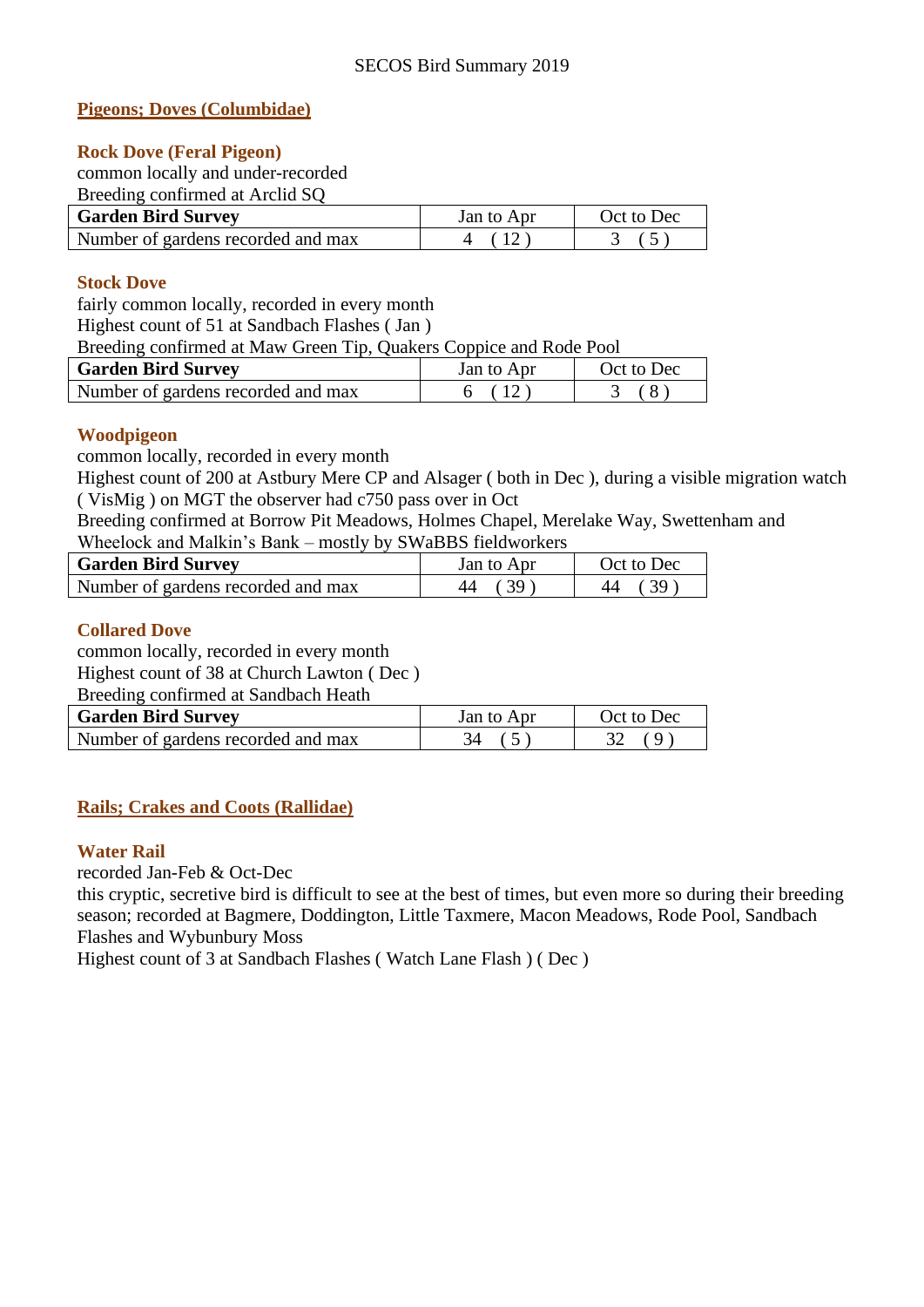#### **Moorhen**

common locally, recorded in every month Maximum monthly count: -

|                          | J             | F | M | A | M      | J | J      | A |   | N       |  |
|--------------------------|---------------|---|---|---|--------|---|--------|---|---|---------|--|
| Arclid SQ                | ⌒<br>◡        | 4 |   |   |        |   |        |   |   |         |  |
| Doddington               | 4             |   | 8 | Ω | 4      | 6 | ി<br>∠ |   |   | ⌒       |  |
| <b>EHF</b>               | $\mathcal{I}$ |   |   |   |        |   |        |   |   |         |  |
| <b>Macon Meadows</b>     | ⌒<br>ر        | 4 |   |   | ◠<br>∠ |   |        |   |   | $\circ$ |  |
| Rode Pool                | 4             |   | 2 |   |        |   |        | ◠ | n | −       |  |
| Wheelock & Malkin's Bank | 3             |   |   |   |        | − |        |   |   |         |  |

Breeding confirmed at Doddington, Holmes Chapel, Meremoor Moss, Rode Pool, Sandbach Flashes, Wheelock & Malkin's Bank and Wybunbury Fishing Lake

| <b>Garden Bird Survey</b>          | Jan to Apr | Oct to Dec |
|------------------------------------|------------|------------|
| Number of gardens recorded and max |            |            |

#### **Coot**

common locally, recorded in every month Maximum monthly count: -

|                        | ٠.  | F   | M  | A  | M                   | J         | ۰J  | A   | Q<br>D |              |    | D   |
|------------------------|-----|-----|----|----|---------------------|-----------|-----|-----|--------|--------------|----|-----|
| Arclid SQ              | 32  | 40  | 10 | 13 | 1 <sub>2</sub><br>∽ | l 1<br>ΙI | 20  | 20  | 15     | $\mathbf{r}$ | J  | 12  |
| <b>Astbury Mere CP</b> |     | 91  |    |    |                     |           |     |     | 91     | 120          | 35 | 163 |
| Doddington             | .79 | .50 | 32 | 73 | 06                  | 370       | 469 | 316 | 29     | 215          | 28 | 142 |
| <b>EHF</b>             | 55  |     |    |    |                     |           |     |     |        |              |    | 41  |
| Rode Pool              |     | O   |    |    |                     | 11        |     |     |        |              |    |     |

Breeding confirmed at Arclid SQ, Doddington, Meremoor Moss, Rode Pool, Sandbach Flashes, Taxmere and Wybunbury Fishing Lake

#### <span id="page-12-0"></span>**Common Crane (Grus grus)**

9 reported flying over Middlewich 21st Jan

#### <span id="page-12-1"></span>**Grebes (Podicipedidae)**

#### **Little Grebe**

recorded in every month

Seen at Arclid SQ, Astbury Mere CP, Doddington, Eaton Hall SQ, Lawton Lake, Queen's Park, Rode Pool, Borrow Pit Meadows and Sandbach Flashes

Maximum monthly count: -

|                        | IJ | M | A | М | w | e. | A               | י                 |   |  |
|------------------------|----|---|---|---|---|----|-----------------|-------------------|---|--|
| <b>Astbury Mere CP</b> |    |   |   |   |   |    |                 |                   | ∸ |  |
| Doddington             | ↩  |   |   |   |   |    | $1\bigcap$<br>∸ | $1^{\circ}$<br>⊥⊃ |   |  |
| <b>EHF</b>             |    |   |   |   |   |    |                 | ∸                 |   |  |
| Lawton Lake            | 16 |   |   |   |   |    |                 |                   |   |  |
| Rode Pool              | ∸  |   |   |   |   |    |                 |                   |   |  |

Breeding confirmed at Doddington, Eaton Hall SQ and Sandbach Flashes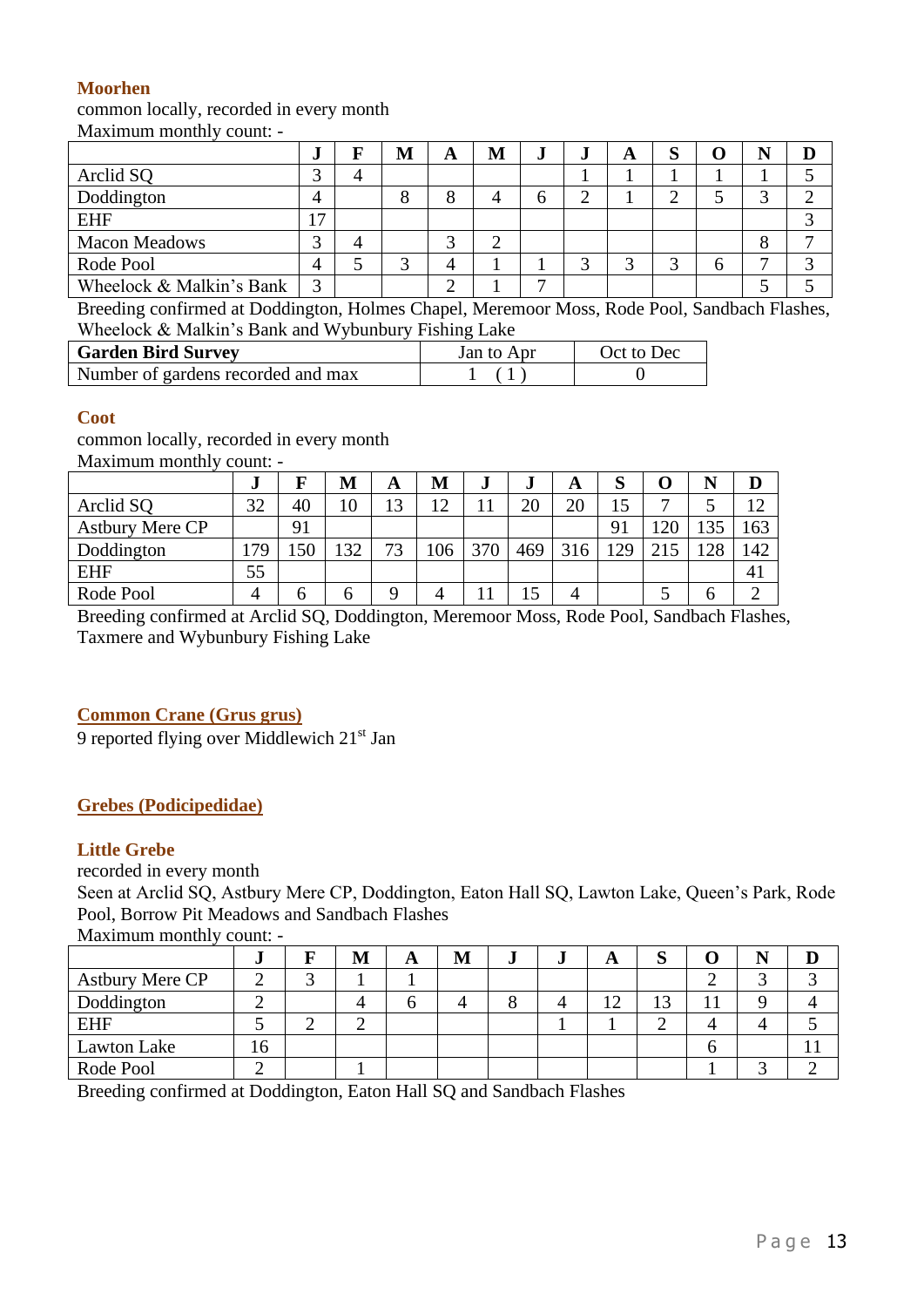#### SECOS Bird Summary 2019

#### **Great Crested Grebe**

recorded in every month

Seen at Arclid SQ, Astbury Mere CP, Balterley Green, Doddington, Queen's Park, Rode Pool, Sandbach Flashes and Wybunbury Fishing Lake

Maximum monthly count: -

|                         | J | F | M  | A            | M  | J  | ٠J | A  | O<br>IJ |   |   |  |
|-------------------------|---|---|----|--------------|----|----|----|----|---------|---|---|--|
| Arclid SQ               |   |   |    | Ω<br>ð       |    | Q  | 10 |    | 9       |   |   |  |
| <b>Astbury Mere CP</b>  | 8 | Õ | Ω  |              |    |    |    |    |         |   | Õ |  |
| Doddington              |   |   | 18 |              | 21 | 13 | 12 | 32 | 42      | O |   |  |
| <b>EHF</b>              |   |   |    | 4            |    |    |    |    |         |   |   |  |
| Rode Pool               |   |   |    | <sub>0</sub> |    |    |    |    |         |   |   |  |
| <b>Watch Lane Flash</b> | 3 |   |    |              |    |    |    |    |         | ∩ |   |  |

Breeding confirmed at Arclid SQ, Doddington, Rode Pool and Sandbach Flashes

#### **Black-necked Grebe (Podiceps nigricollis)**

1 bird recorded regularly at Doddington throughout Aug – probably dispersed from Woolston Eyes

#### <span id="page-13-0"></span>**Oystercatcher (Haematopus ostralegus)**

common locally; recorded between Jan-Aug Seen at Arclid SQ, Astbury Mere CP, Barthomley, Doddington, Lea Forge, Meremoor Moss, Newsbank Pool, Rode Pool and Walgherton plus flyovers at various other locations Highest count of 8 at Sandbach Flashes ( Mar ) Breeding confirmed at Arclid SQ and Doddington

#### <span id="page-13-1"></span>**Avocet (Recurvirostra avosetta)**

recorded at Sandbach Flashes –  $19<sup>th</sup>$  Mar (3) & regularly during Jul (1)

#### <span id="page-13-2"></span>**Plovers (Charadriidae)**

#### **Lapwing**

common locally, recorded in every month **Flocks of 500+ considered by CAWOS as 'significant'**

Maximum monthly count: -

|               | - e.D |     | М | A      | M  | e.                  | IJ | A   | ມ   |     |     |     |
|---------------|-------|-----|---|--------|----|---------------------|----|-----|-----|-----|-----|-----|
| Arclid SO     | 527   | 425 |   | ⌒<br>ັ |    | 1 <sub>2</sub><br>∸ | 40 | 200 | 300 |     | 100 | -   |
| Doddington    | 600   | 90  |   |        |    |                     |    | 45  |     |     |     | 100 |
| Eaton Hall SQ |       |     |   |        |    | ∸                   |    |     | 130 |     |     |     |
| <b>EHF</b>    | 100   | 475 |   | ັ      | 19 | 42                  | 25 | 450 |     | 181 |     | 820 |

Breeding confirmed at Arclid SQ

Birds displaying or agitated behaviour at Bradwall, Holmes Chapel, Meremoor Moss, Rode Pool, Scholar Green, Sparbent, and Swettenham

#### **Golden Plover**

recorded at Danebower ( Mar & Jun ) and Sandbach Flashes ( Jan-Mar, Sep & Nov-Dec ) Highest count of 190 at Sandbach Flashes ( Feb )

**Flocks of 50+ considered by CAWOS as 'significant'**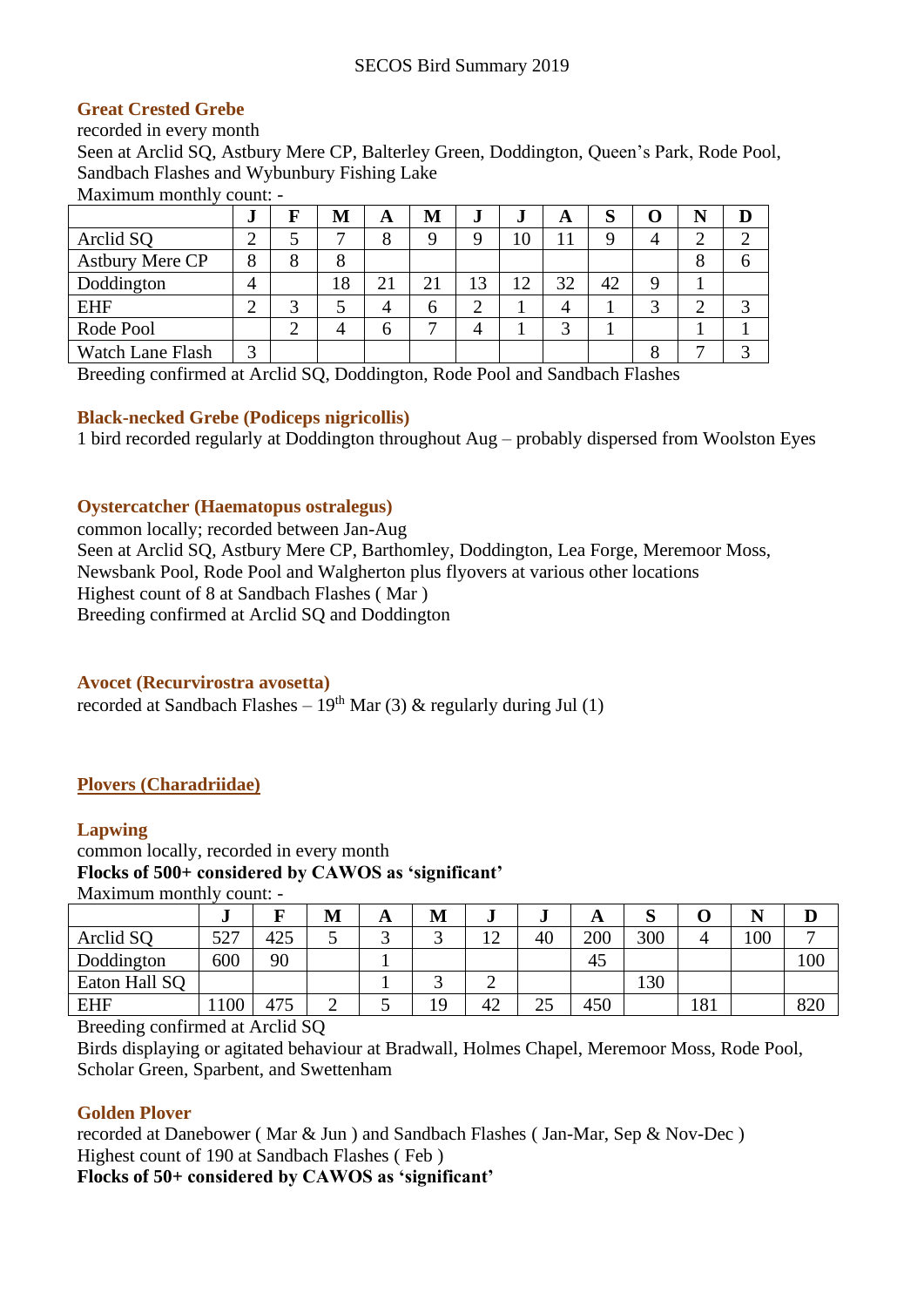#### **Ringed Plover**

singles [ unless noted otherwise ] recorded at Doddington (May [2]) and Sandbach Flashes (Apr, May [4], Aug [3]  $&$  Sep)

#### **Little Ringed Plover**

Seen at Arclid SQ ( Mar-Jun ), Doddington ( Apr-Jul ), Holmes Chapel ( Apr ) and Sandbach Flashes ( Mar-Jul & Sep ) Highest count of 10 at Sandbach Flashes ( Apr ) Occupied nest at Arclid SQ

#### <span id="page-14-0"></span>**Sandpipers; Snipes (Scolopacidae)**

#### **Whimbrel**

Singles recorded at Sandbach Flashes ( Apr & Jul )

#### **Curlew**

recorded in every month of the year

Seen at Coppenhall Moss, Mooresbarrow, Mow Cop, Newsbank Pool and Sandbach Flashes plus flyovers at various other sites

Maximum monthly count: -

|            | w        | _ | <b>R</b> <i>E</i><br>M | –<br>$\overline{1}$ | - -<br>M<br>TAT | -<br>J | e   | л<br>л | $\sim$<br>ມ |          | . –<br>--     |         |
|------------|----------|---|------------------------|---------------------|-----------------|--------|-----|--------|-------------|----------|---------------|---------|
| EHE<br>--- | -<br>$+$ | ◡ | 10                     |                     |                 |        | . . | Z      | ำ△<br>ັ     | 4<br>. . | $\sim$<br>-40 | ~~<br>ັ |

#### **Black-tailed Godwit**

recorded in every month but only noted at Sandbach Flashes

Maximum monthly count: -

|                   | υ | - | . .<br>M         | A              | M  | -  | $\overline{\phantom{a}}$<br>υ | A                 | ∼<br>ັ | $ -$<br>п. | IJ |
|-------------------|---|---|------------------|----------------|----|----|-------------------------------|-------------------|--------|------------|----|
| EHE<br><u>Lii</u> | ັ |   | '⊿<br><u>.</u> . | $\overline{ }$ | ر_ | 64 | ╭<br>4<br>┱∠                  | $\sim$<br>u<br>., | ت      | ້          |    |

#### **Knot**

3 seen at Sandbach Flashes 1st Sep

#### **Ruff**

recorded between Jan-Apr also in Jul & Sep but only noted at Sandbach Flashes Maximum monthly count: -

|         | -<br>$\bullet$ | -        | . .<br>ш<br>. . | $\overline{1}$ | --<br>IV | $\overline{\phantom{a}}$<br>$\bullet$ | $\cdot$ | o | $\sim$<br>~ | - - |  |
|---------|----------------|----------|-----------------|----------------|----------|---------------------------------------|---------|---|-------------|-----|--|
| -<br>-- |                | <b>←</b> |                 |                |          |                                       |         |   |             |     |  |

#### **Dunlin**

Singles [ unless noted otherwise ] seen at Arclid SQ ( Aug ) and Sandbach Flashes ( Mar [2], May, Jun, Aug, Sep & Dec )

#### **Woodcock**

recorded Jan-Feb & Nov-Dec

Seen at Alsager (Jan), Arclid SQ (Jan, Nov-Dec), Bagmere (Feb), Brereton Heath LNR (Jan), Doddington ( Feb ), Middlewich Lime Beds ( Jan ), Mow Cop ( Dec ), Rode Pool ( Feb ) and Sandbach Flashes ( Jan-Feb & Dec )

Highest count of 5 at Sandbach Flashes ( Jan )

#### **Jack Snipe**

Only singles noted at Mow Cop ( Dec ) and Sandbach Flashes ( Jan & Dec )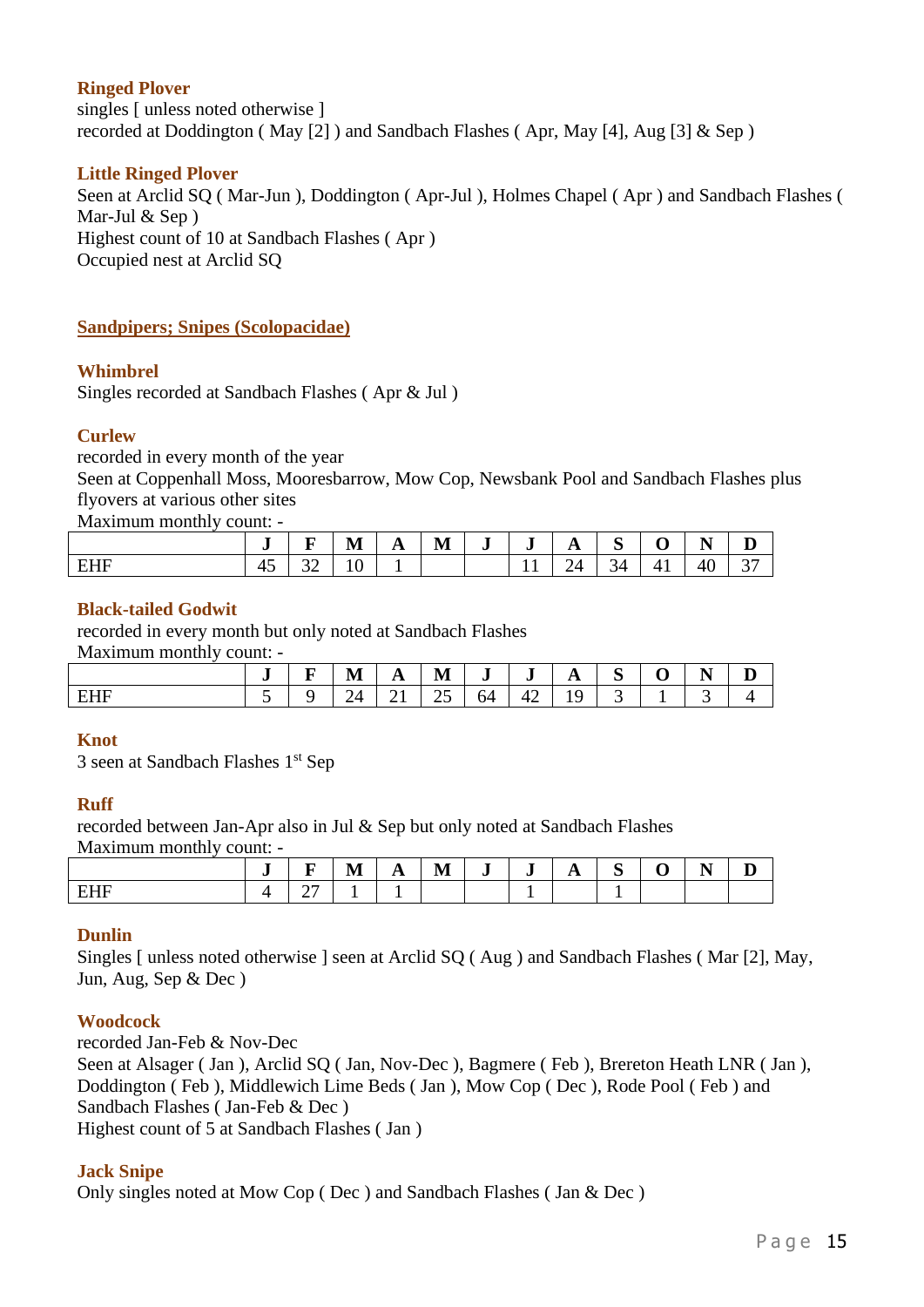#### **Snipe**

recorded in every month

Other than the table below; also seen at Bagmere ( Feb ), Borrow Pit Meadows ( Dec ), Lea Forge ( Nov ), Merelake Way ( Feb ), Meremoor Moss ( Dec ), Mow Cop ( Aug & Dec ) and Wheelock & Malkin's Bank ( Nov )

Maximum monthly count: -

|            | J      |          | M  | A | M | IJ | w | A  | ົ<br>N |    |             |
|------------|--------|----------|----|---|---|----|---|----|--------|----|-------------|
| Arclid SQ  |        | 22<br>JJ | 36 |   |   |    |   |    |        |    |             |
| Doddington |        |          |    |   |   |    |   |    |        |    |             |
| <b>EHF</b> | 41     | 18       | 14 | ω | ∠ |    |   | 16 |        | 10 | $\sim$<br>ັ |
| <b>MGT</b> |        | ↩        |    |   |   |    |   |    |        |    |             |
| Rode Pool  | Ω<br>O |          |    |   |   |    |   |    |        |    |             |

#### **Common Sandpiper**

recorded between Apr-Sep & in Nov

Seen at Arclid SQ (Apr & Jul-Aug), Astbury Mere CP (Apr-Aug), Brereton Heath LNR (May), Doddington ( May, Jul-Aug ), Eaton Hall SQ ( Aug ), Sandbach Flashes ( Apr-Aug & Nov ), Rode Pool ( Apr ) and Shavington ( Apr )

Highest count of 6 at Arclid SQ ( Jul )

#### **Green Sandpiper**

recorded in every month except May

Singles [unless noted otherwise ] seen at Arclid SQ (Jan-Mar & Aug), Meremoor Moss (Feb), Middlewich Lime Beds (Jan, Mar, Apr [4]) and Sandbach Flashes [ occasionally more than 1 ] ( Feb-Apr, Jun-Dec )

Highest count of 5 at Sandbach Flashes ( Jun )

#### **Redshank**

recorded in every month except May Aug or Oct; all sightings from Sandbach Flashes except for a single at Doddington in Mar

Maximum monthly count: -

|                                                 | - 1 | - | . .<br>IVI | $\mathbf{L}$ | <b>TAT</b> | J | ۰                                                                                                               | л<br>ᅟᅩ | $\sim$<br>ັ | . –<br>- | -<br>- |
|-------------------------------------------------|-----|---|------------|--------------|------------|---|-----------------------------------------------------------------------------------------------------------------|---------|-------------|----------|--------|
| $\sim$<br>---<br>Sar<br>lhoob.<br>⊕aches<br>⊥∟∪ | ້   |   | ∼          | ∽            |            |   |                                                                                                                 |         |             |          |        |
|                                                 |     |   |            |              |            |   | the contract of the contract of the contract of the contract of the contract of the contract of the contract of |         |             |          |        |

Although there is an entry on BirdTrack® records 12 on  $21<sup>st</sup>$  Feb!

#### **Wood Sandpiper**

1 or 2 recorded at Sandbach Flashes ( May-Jul )

#### **Greenshank**

recorded in Apr, May & Aug Seen at Arclid SQ ( Aug ), Astbury ( Aug ) and Sandbach Flashes ( Apr & May ) All records are of singles

#### <span id="page-15-0"></span>**Kittiwake (Rissa tridactyla)**

1 recorded at Sandbach Flashes (7<sup>th</sup> Apr)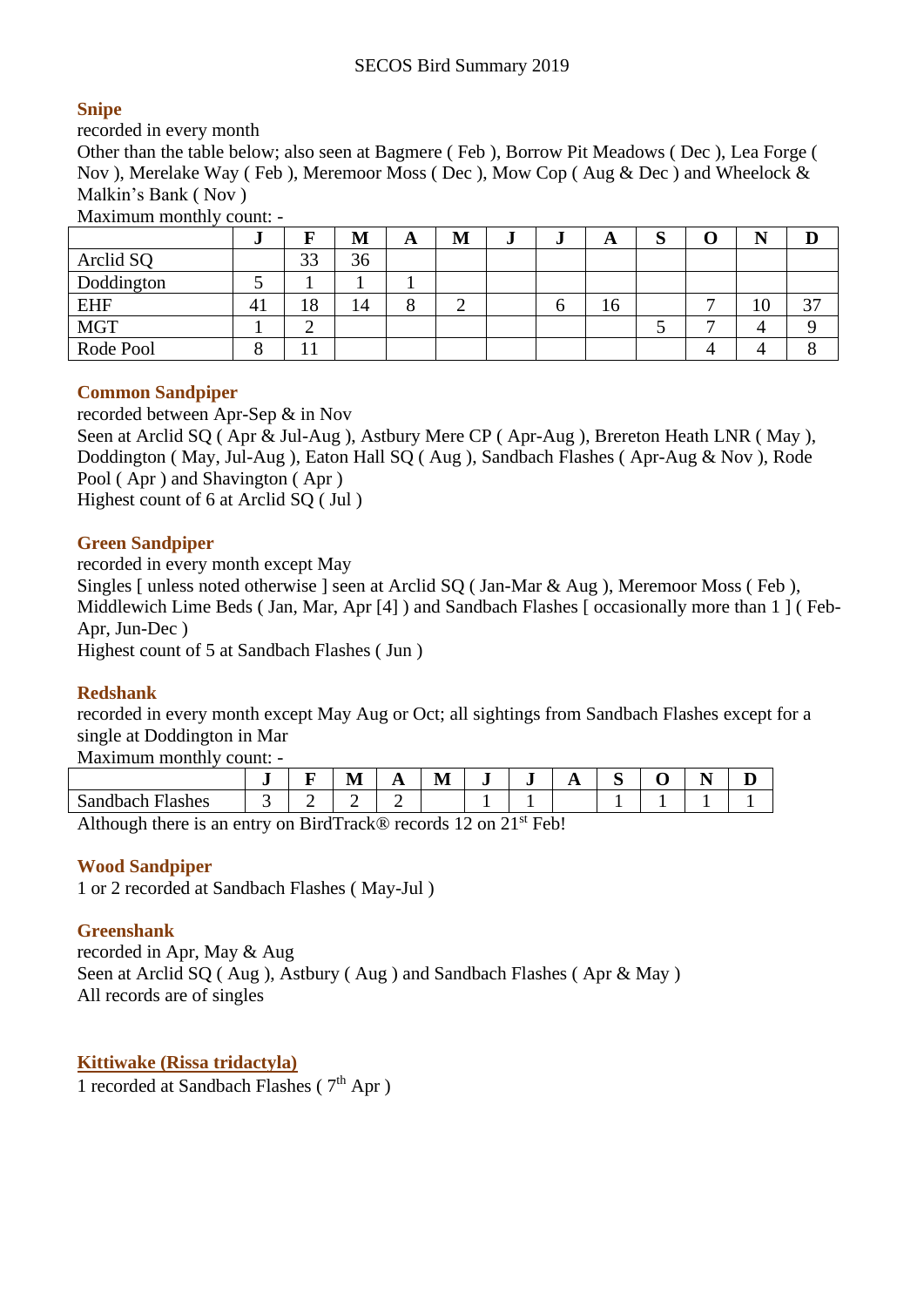#### **Gulls; Terns and Skimmers (Laridae)**

#### **Black-headed Gull**

common locally, recorded in every month Maximum monthly count: -

|            | w   |      | M  | A | M                 | J | J | A        | ົ<br>ື         | ບ    | N   | D    |
|------------|-----|------|----|---|-------------------|---|---|----------|----------------|------|-----|------|
| Arclid SQ  | 434 | c700 | 38 |   | $1^{\circ}$<br>⊥∠ |   | O | 25<br>JJ | $\cap$<br>↩    | 74   | 304 | 27   |
| Doddington | 45  |      |    |   |                   |   |   |          |                |      |     | 9500 |
| <b>EHF</b> | 200 |      |    |   |                   |   |   |          |                | 2100 |     | 2000 |
| Rode Pool  | 85  | 60   |    |   |                   |   |   |          | $\overline{ }$ | 45   |     | 16   |

Juv seen at Sandbach Flashes

Doddington is a winter roost site for Black-headed Gull and also for Common Gull and Lesser Black-backed Gull

#### **Little Gull (Hydrocoloeus minutus)**

Singles seen at Sandbach Flashes ( Mar ), Astbury Mere CP (Apr ) also a report of a sighting above M6 at junction 18 ( Nov )

#### **Mediterranean Gull**

Singles [ unless noted otherwise ] seen at Sandbach Flashes ( Jan, Feb [2], Mar [2], Jun [2], Jul, Aug, Sept, Nov & Dec [2] )

#### **Common Gull**

recorded in every month except May, Jun, Jul & Sep Seen at Arclid SQ, Astbury Mere CP, Doddington, Eaton Hall SQ, Queens Park ( Crewe ) and Sandbach Flashes plus flyovers at various other locations Highest count of 50 at Doddington ( Dec )

**Other than at landfill sites, inland flocks of 50+ considered by CAWOS as 'significant'**

#### **Great Black-backed Gull**

common locally, recorded in every month except Apr & Jun Seen at Arclid SQ, Astbury Mere CP, Doddington and Sandbach Flashes Highest count of 44 at Sandbach Flashes ( Dec ) **Other than at landfill sites, inland flocks of 10+ considered by CAWOS as 'significant'**

#### **Iceland Gull**

Singles seen ( 4 records ) at Sandbach Flashes Jan-Mar

#### **Herring Gull**

common locally, recorded in every month except Jul Highest count of 280 at Sandbach Flashes ( Jan ) breeds on Crewe Industrial Estate A Seabird Count of the nesting sites on some of the roofs on Weston Road Industrial Estate by Colin

Lythgoe, Olivia Masi and some of her colleagues from Natural England plus a couple from me confirmed breeding success again this year. Colin's report is on the SECOS website **Other than at landfill sites, inland flocks of 50+ considered by CAWOS as 'significant'**

**Caspian Gull CAWOS Rarity – description required** 8 records – 1<sup>st</sup> & 12<sup>th</sup> Jul, 17<sup>th</sup> Aug, 29<sup>th</sup> & 31<sup>st</sup> Oct, 17<sup>th</sup> Nov & 4<sup>th</sup> & 17<sup>th</sup> Dec; all at Sandbach Flashes

#### **Yellow-legged Gull**

recorded in every month except Apr & May Seen at Arclid SQ, Astbury Mere CP and Sandbach Flashes Highest count of 4 at Sandbach Flashes ( Sep )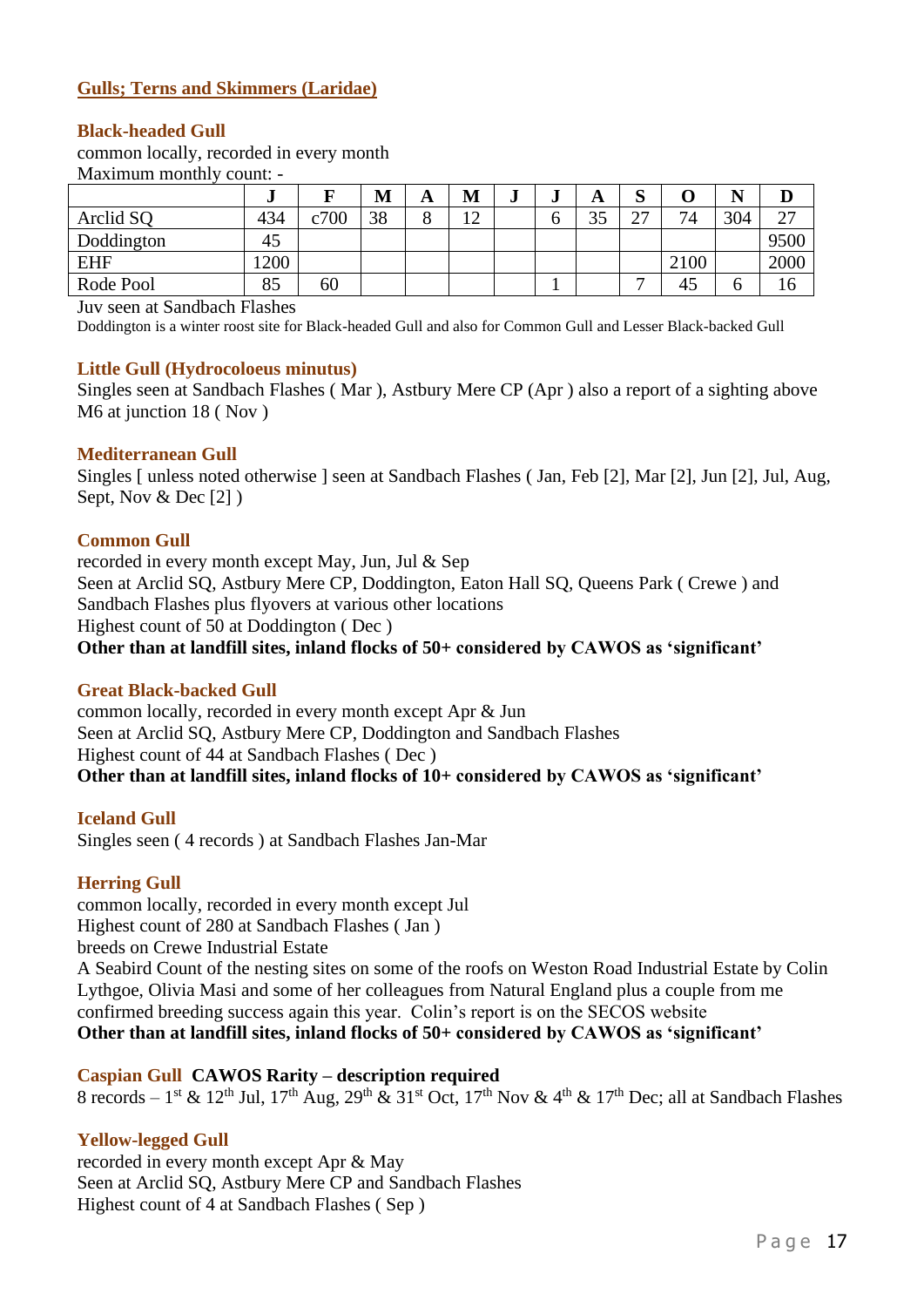#### SECOS Bird Summary 2019

#### **Lesser Black-backed Gull**

common locally, recorded in every month Breeds on Crewe Industrial Estate Maximum monthly count: -

|                        | e.   |    | M | A               | M   | J  | u | A  | C                |                                      |     | ע    |
|------------------------|------|----|---|-----------------|-----|----|---|----|------------------|--------------------------------------|-----|------|
| Arclid SQ              | c300 | 62 |   | $\Delta$<br>1 Ο | 200 | 20 |   | 30 | $\bigcap$<br>⊥∠J | $\mathbf{1} \cap \mathbf{r}$<br>⊥ ∠J | 265 | -    |
| <b>Astbury Mere CP</b> |      |    |   |                 |     |    |   | 18 |                  |                                      | 490 |      |
| Doddington             |      |    |   |                 |     |    |   |    |                  |                                      |     | 1300 |

**Other than at landfill sites, inland flocks of 50+ considered by CAWOS as 'significant'**

**Gull-billed Tern (Gelochelidon nilotica) CAWOS Rarity – description required**

1 recorded at Sandbach Flashes  $6^{th}$  &  $7^{th}$  Aug

#### **Sandwich Tern (Thalasseus sandvicensis)**

1 recorded at Sandbach Flashes 20th Apr

#### **Common Tern**

First report –  $1<sup>st</sup>$  May; last report 9<sup>th</sup> Aug Seen at Astbury Mere CP ( May ), Doddington ( Jul-Aug ), Sandbach Flashes ( May-Jul ) Highest count of 8 at Astbury Mere CP ( May ) Breeding confirmed at Sandbach Flashes 'Commic' terns reported at Eaton Hall SQ ( Aug ) and Sandbach Flashes ( May )

#### **Arctic Tern**

Seen at Astbury Mere CP (Apr & May), Sandbach Flashes (Apr, May & Sep) Highest count of 7 at Astbury Mere CP ( May )

#### **Black Tern**

Singles [ unless noted otherwise ] seen at Astbury Mere CP ( May ) & Sandbach Flashes ( May [2] )

#### <span id="page-17-0"></span>**Cormorant (Phalacrocorax carbo)**

recorded in every month Seen at Arclid SQ, Astbury Mere CP, Cranage, Doddington, Eaton Hall SQ, Meremoor Moss, Mooresbarrow, Rode Pool, Sandbach Flashes and Wheelock & Malkin's Bank plus 'flyovers' at Holmes Chapel, Swettenham and Wybunbury Fishing Lake Highest count of 31 at Sandbach Flashes ( Feb ) Birds with features of the continental subspecies [ *P sinensis* ] were reported at Arclid SQ ( Jan-Mar )

#### <span id="page-17-1"></span>**Herons; Bitterns (Ardeidae)**

#### **Bittern (Botaurus stellaris)**

The good relationship with the fishing community locally continues to bear fruit with a report at Hassall Green of a low-flying bird near the Romping Donkey on  $17<sup>th</sup>$  Jan

#### **Cattle Egret (Bubulcus ibis)**

2 birds seen at Sandbach Flashes on 22nd Aug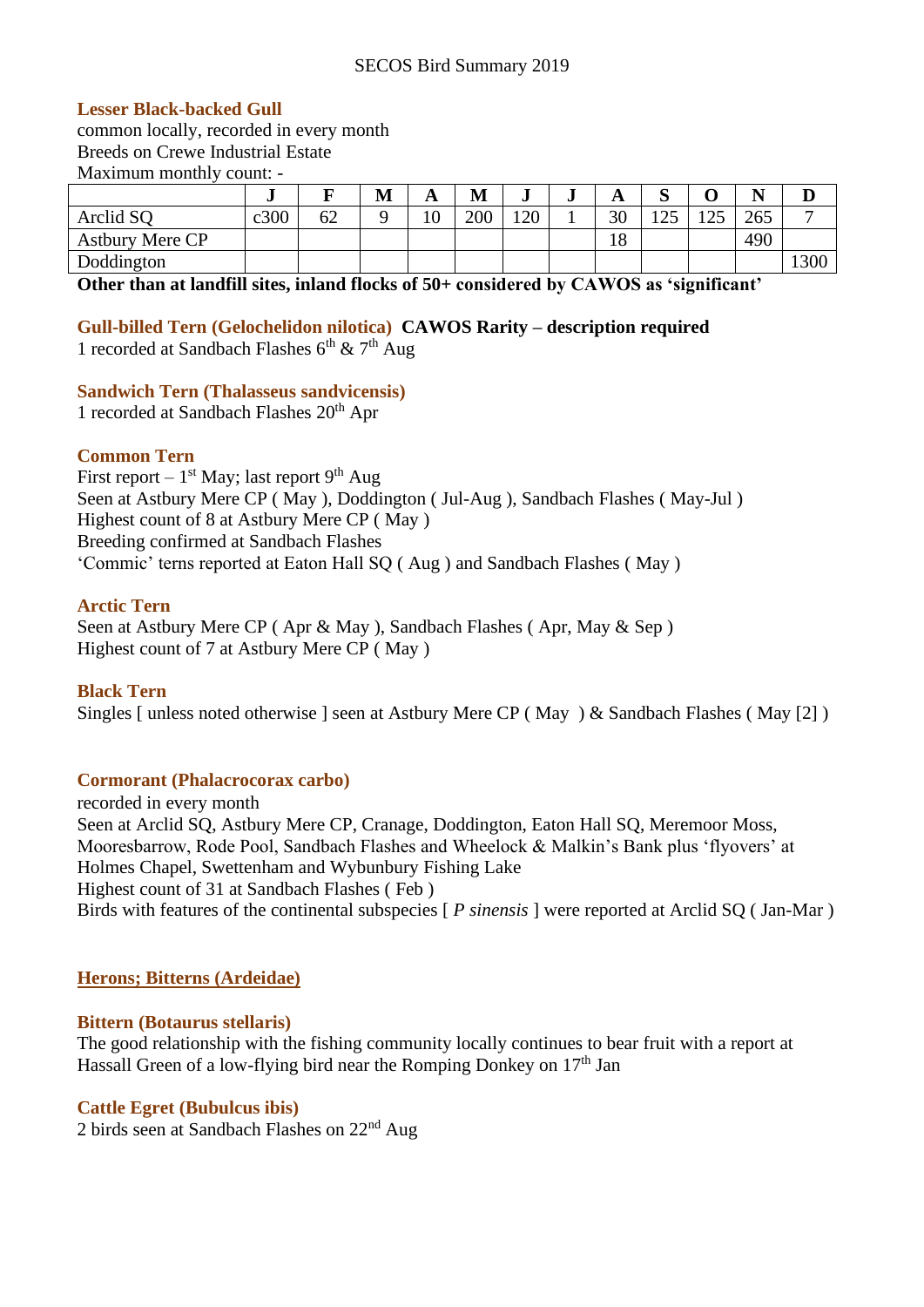#### **Grey Heron**

common locally and recorded in every month

'best estimates' of nests in heronries: - Doddington 16, Gawsworth 3 and Rode Pool 55

| <b>Garden Bird Survey</b>          | Jan to Apr | Oct to Dec |
|------------------------------------|------------|------------|
| Number of gardens recorded and max |            |            |

#### **Great White Egret CAWOS rarity ( away from the coast ) – description required** recorded during the months of Jan-Jun; Sep & Dec

Singles [ unless noted otherwise ] seen at Doddington, Great Moreton Hall, Meremoor Moss, Redesmere, Rode Pool [2] and Sandbach Flashes [5] Highest count of 5 at Sandbach Flashes ( Sep )

#### **Little Egret**

recorded in every month except Sep & Oct Singles [ unless noted otherwise ] seen at Alsager [2], Bathvale, Doddington, Macon Meadows, Redesmere, Rode Heath [3] & Rode Pool, Sandbach Flashes [4] and West Heath Plus flyovers at various other locations Highest count of 6 at Rode Pool ( Dec )

#### <span id="page-18-0"></span>**Kites; Hawks and Eagles (Accipitridae)**

#### **Honey Buzzard (Pernis apivorus)**

A bird showing features consistent with an adult of this species was seen from a train at Meremoor Moss on  $1<sup>st</sup>$  May

#### **Sparrowhawk**

common locally; recorded in every month

Singles [ unless noted otherwise ] seen at Alsager, Arclid SQ, Astbury Mere CP [2], Bagmere [2], Barthomley, Brereton, Checkley Lane, Doddington, Holmes Chapel, Lea Forge, Macon Meadows, Meremoor Moss, Merelake Way, Rode Pool, Roe Park, Salt Line & Borrow Pit Meadows, Sandbach Flashes [3], Swettenham, Wheelock/Malkin's Bank and Wybunbury Moss Highest count of 3 at Sandbach Flashes ( Dec )

Breeding confirmed at Doddington

| <b>Garden Bird Survey</b>          | Jan to Apr | Oct to Dec |
|------------------------------------|------------|------------|
| Number of gardens recorded and max |            |            |

#### **Marsh Harrier**

 $\circ$  recorded in flight at Mow Cop 27<sup>th</sup> Aug

#### **Hen Harrier**

1, described as "immature" and "ringtail" was recorded at Bagmere and Brereton Heath LNR ( Jan-Feb ) and was watched hunting the starling murmuration.

#### **Red Kite**

recorded in all months except Feb, Jun, Aug-Sep or Dec ( none suggest bird was perched or on the ground ) Singles seen at Alsager, Astbury Mere CP, Coppenhall Moss, Crewe, Doddington, Haslington, Lea Forge, Merelake Way, Mow Cop, Sandbach Flashes, Shavington, and Wistaston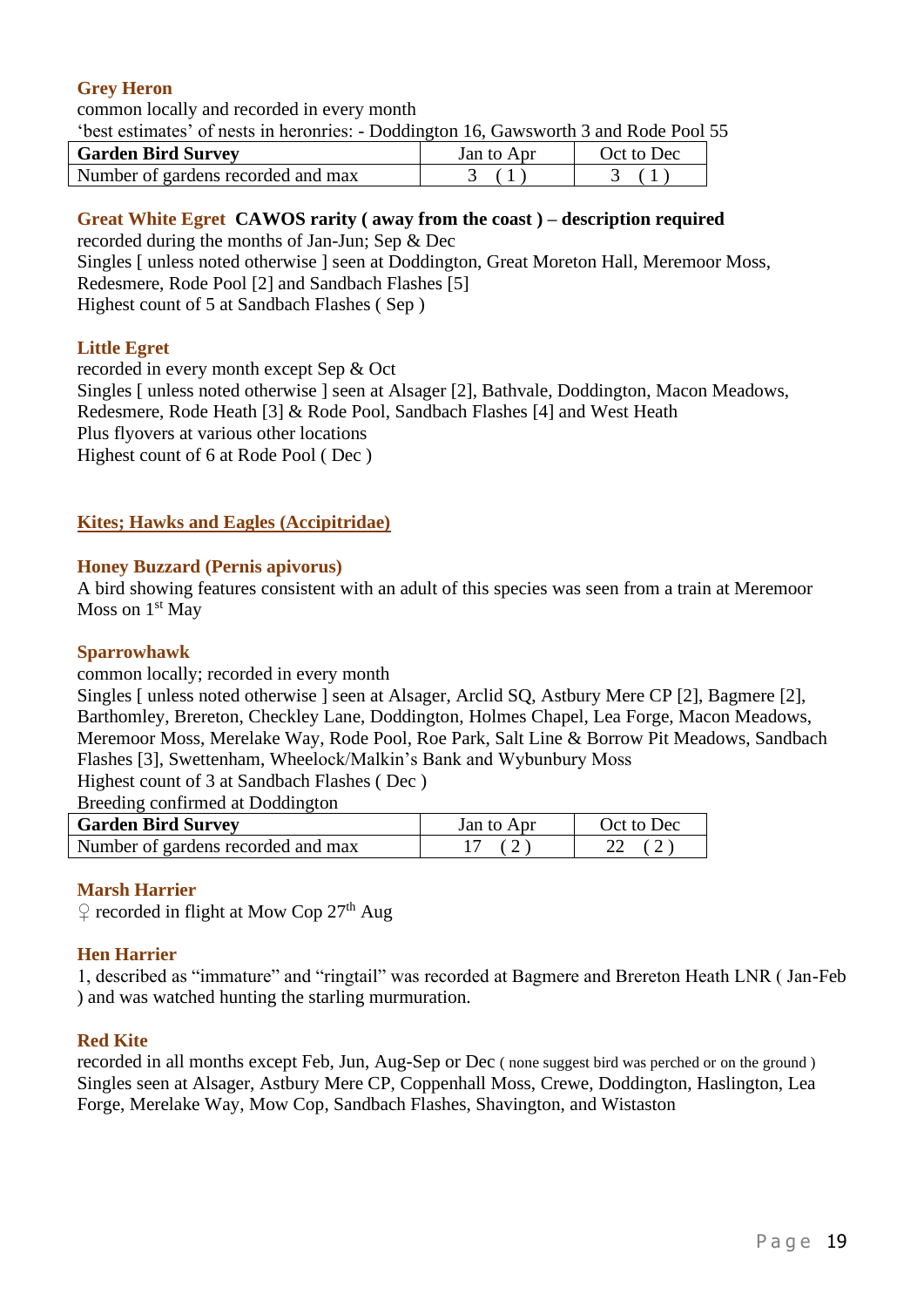#### **Buzzard**

common locally, recorded in every month

Highest count of 11 at Arclid SQ ( Apr )

Displaying birds seen at Barthomley, Coppenhall Moss, Meremoor Moss and Roe Park Breeding confirmed at only two sites: Arclid SQ and Rode Hall

| <b>Garden Bird Survey</b>          | <b>Jan to Apr</b> | Oct to Dec |
|------------------------------------|-------------------|------------|
| Number of gardens recorded and max | 2(3)              |            |

#### <span id="page-19-0"></span>**Barn Owl (Tyto alba) \*\*\* a Schedule One bird**

recorded in every month

29 records from 18 different locations, including Alsager, Arclid SQ, Astbury, Bridgemere, Crewe, Doddington, Haslington, Fields Farm (Sandbach), Rode Pool, Sandbach Flashes, Scholar Green, Smallwood, Timbersbrook and Walgherton

Breeding confirmed at three sites – many other locations not disclosed

#### **Owls (Strigidae)**

#### **Tawny Owl**

recorded in every month

over 30 records from 16 locations ( 30 from 17 in 2018 ) including: - singles [ unless noted otherwise ] seen at Alsager, Astbury Mere CP [3], Bagmere, Borrow Pit Meadows [2], Dane-in-Shaw,

Doddington, Goostrey. Middlewich, The Quinta, Rode Pool, Sandbach Flashes [3] and Smallwood Breeding confirmed at Doddington, The Quinta and Rode Pool

| <b>Garden Bird Survey</b>          | Jan to Apr | Oct to Dec |
|------------------------------------|------------|------------|
| Number of gardens recorded and max |            |            |

#### **Little Owl**

recorded in every month except Jan, Nov-Dec

26 records from 13 locations ( 16 from 4 in 2018 )

singles [ unless noted otherwise ] seen at Bagmere, Blakenhall, Bradwall, Brereton Heath LNR, Doddington [2], Haslington, Hassall Green, Mossley, Mow Cop and Sandbach Flashes Breeding confirmed at Doddington

#### **Long-eared Owl**

This winter roost on MGT was a cause for concern during the early winter period, **some visitors wanting to get closer views / photographs were ignoring the welfare of this locally scarce species!** The absence of reports in the second winter period suggest the 'damage has been done'!

#### **Short-eared Owl**

4 sightings ( 5 in 2018 ) of singles: seen at Astbury Mere CP ( Oct ) and Sandbach Flashes ( Oct-Nov )

#### <span id="page-19-1"></span>**Kingfisher (Alcedo atthis) \*\*\* a Schedule One bird**

common locally, recorded in every month from 21 sites Highest count of 3 at Brereton Heath LNR ( Jul ) and Dane-in-Shaw ( Aug ) 2 records during SWaBBS 'probable breeding nearby' – sightings of adult in flight with food – Alsager ( SWaBBS )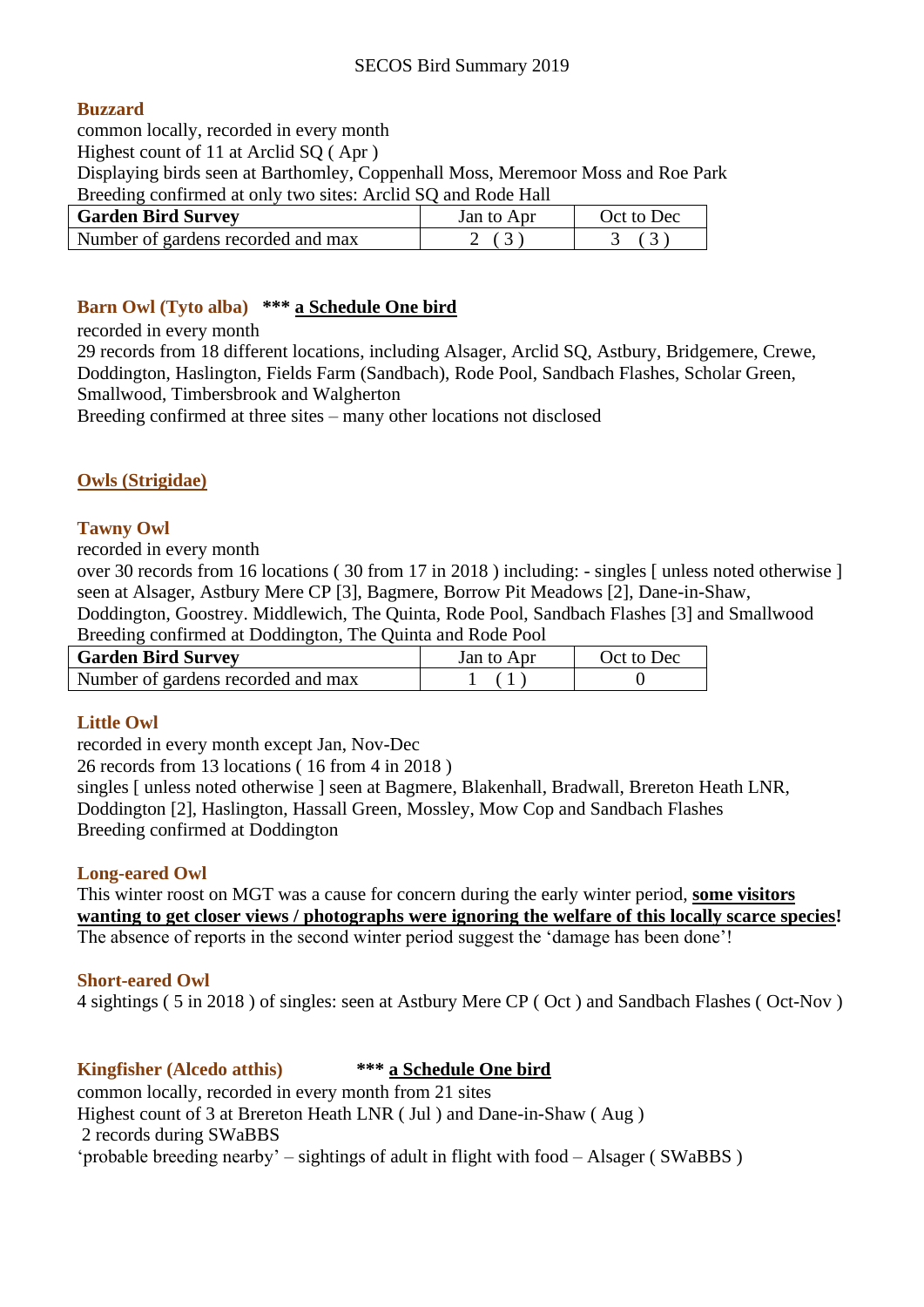#### <span id="page-20-0"></span>**Woodpeckers (Picidae)**

#### **Lesser Spotted Woodpecker**

Singles recorded at Wheelock Rail Trail ( Jul ), Doddington ( Feb ), Lea Forge ( Jun ) and Wybunbury Moss ( Mar )

#### **Great Spotted Woodpecker**

common locally, recorded in every month

Highest count of 4 at Arclid SQ ( no date )

Breeding confirmed at Alsager, Arclid SQ, Doddington, Quakers Coppice, Roe Park, Rode Pool and Sandbach Flashes

| <b>Garden Bird Survey</b>          | Jan to Apr | Oct to Dec |
|------------------------------------|------------|------------|
| Number of gardens recorded and max |            |            |

#### **Green Woodpecker**

recorded in every month except Aug & Oct Singles recorded at Astbury, Doddington, Lea Forge, Middlewich Lime Beds, Mooresbarrow, Rode Pool, Roe Park, Sandbach Flashes, Scholar Green and Wallhill Bird displaying at Roe Park

#### <span id="page-20-1"></span>**Caracaras; Falcons (Falconidae)**

#### **Kestrel**

common locally; recorded in every month Highest count and confirmed breeding of 4 ( a pair with 2 juv ) Meremoor Moss ( Jul ); also 3 at Sandbach Flashes ( Aug & Oct )

#### **Merlin**

5 records from 2 locations; Jan-Feb & Oct & Dec Seen at Brereton Green (Jan) and 3 sites within Sandbach Flashes (Feb, Oct & Dec)

#### **Hobby \*\*\* a Schedule One bird**

recorded 1<sup>st</sup> May to 6<sup>th</sup> Oct \*\* a sighting on BirdTrack® of a bird recorded at Dane-in-Shaw on 11<sup>th</sup> Mar 29 records from 22 locations Highest count of 2 at Sandbach Flashes ( Jun )

#### **Peregrine \*\*\* a Schedule One bird**

recorded in every month except May Seen at 17 locations Highest count of 2 at Crewe Town Centre ( Aug ), Doddington ( Dec ) and Sandbach Flashes ( Dec ) Breeding confirmed at Crewe ( Jun ), also imm seen Sandbach Flashes ( Nov )

#### <span id="page-20-2"></span>**Old World Parrots (Psittaculidae)**

#### **Ring-necked Parakeet**

3 records: Crewe Town Centre ( Aug ), Sandbach Flashes ( May ) and Scholar Green ( Feb )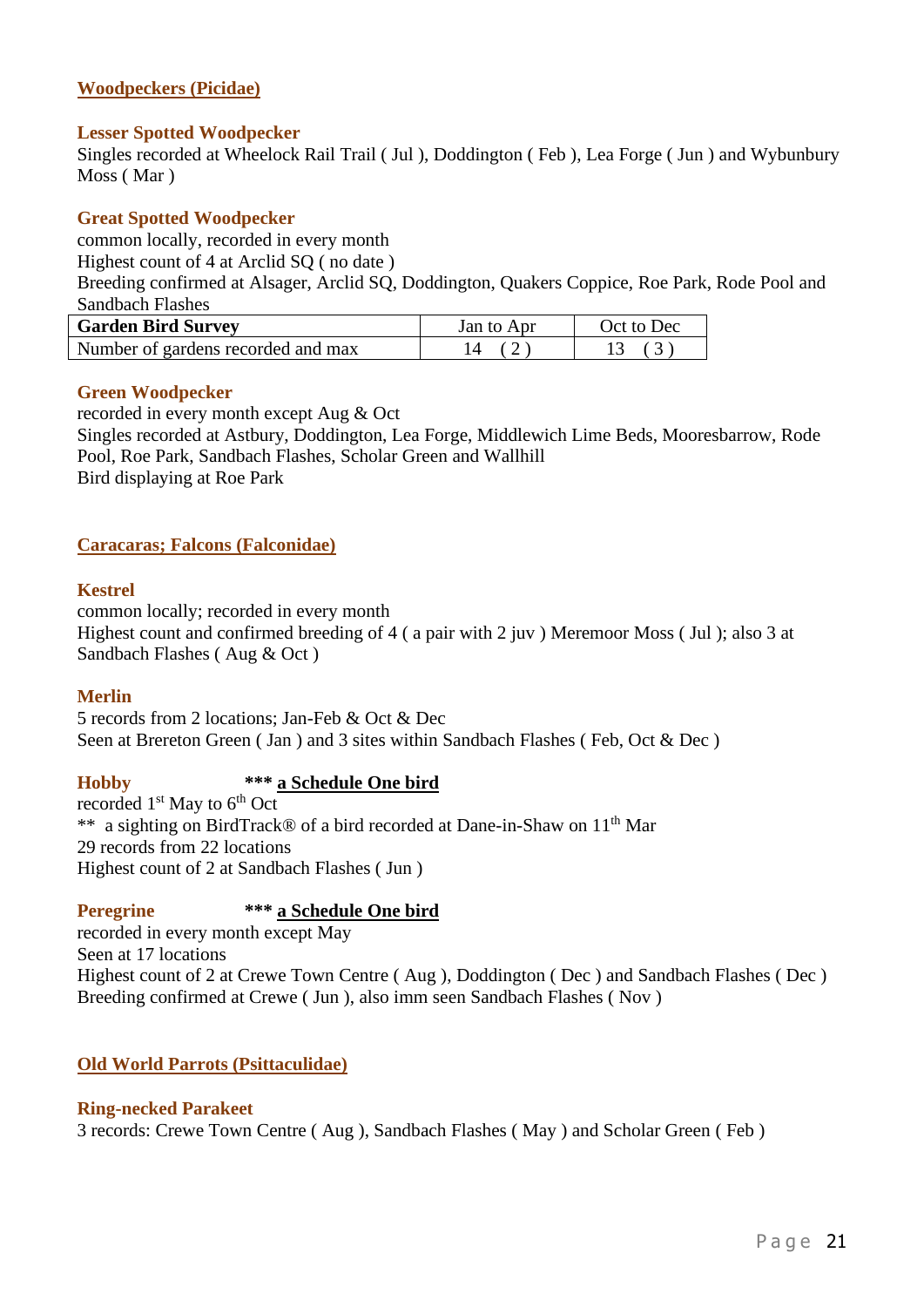#### <span id="page-21-0"></span>**Great Grey Shrike (Lanius excubitor)**

A report on the 'pager network' of a bird at Havannah, Congleton on  $3<sup>rd</sup>$  Jan

#### <span id="page-21-1"></span>**Crows; Jays (Corvidae)**

#### **Jay**

common locally, recorded in every month

Highest count of 5 at Salt Line ( Apr ) and Wybunbury Moss ( May ) both during SWaBBS Breeding confirmed at Arclid SQ, Alsager & Doddington

| <b>Garden Bird Survey</b>          | Jan to Apr | Oct to Dec |
|------------------------------------|------------|------------|
| Number of gardens recorded and max | 6.         |            |

#### **Magpie**

common locally, recorded in every month

#### **Jackdaw**

common locally, recorded in every month

Highest count of 500 at Sandbach Flashes [ MGT ] ( Jan ) and Bagmere ( Dec )

#### **Flocks of 50+ ( not tips ) considered by CAWOS as 'significant'**

Other 50+ flocks recorded at Alsager, Bagmere, Brereton Heath LNR, Cranage, Mooresbarrow & Tidnock

#### **Rook**

recorded in every month except Sep

Highest count of c114 at Arclid SQ ( no date )

#### **Flocks of 50+ ( not tips ) considered by CAWOS as 'significant'**

Other 50+ flocks recorded at Alsager

| <b>Garden Bird Survey</b>          | Jan to Apr | Oct to Dec |
|------------------------------------|------------|------------|
| Number of gardens recorded and max | 4 (35)     | (35)       |

#### **Carrion Crow**

common locally, recorded in every month except Sep & Oct Highest count of 73 at Holmes Chapel ( Nov ) during SWaBBS **Flocks of 50+ ( not tips ) considered by CAWOS as 'significant'** Other 50+ flocks recorded at Forgemill, Swettenham, Tidnock and Wheelock & Malkin's Bank

#### **Raven**

recorded in every month Highest count of a flock 16 over Astbury Mere CP ( Jul ) Breeding confirmed at Arclid Hollow

#### <span id="page-21-2"></span>**Tits; Chickadees (Paridae)**

#### **Coal Tit**

fairly common locally, recorded in every month Highest count of 6 at Wybunbury Moss ( Jan & Feb ) during SWaBBS Breeding confirmed at Roe Park and Swettenham during SWaBBS

| <b>Garden Bird Survey</b>          | <b>Jan to Apr</b> | Oct to Dec |
|------------------------------------|-------------------|------------|
| Number of gardens recorded and max | 34<br>$\sim$ 6    | 39.<br>(6) |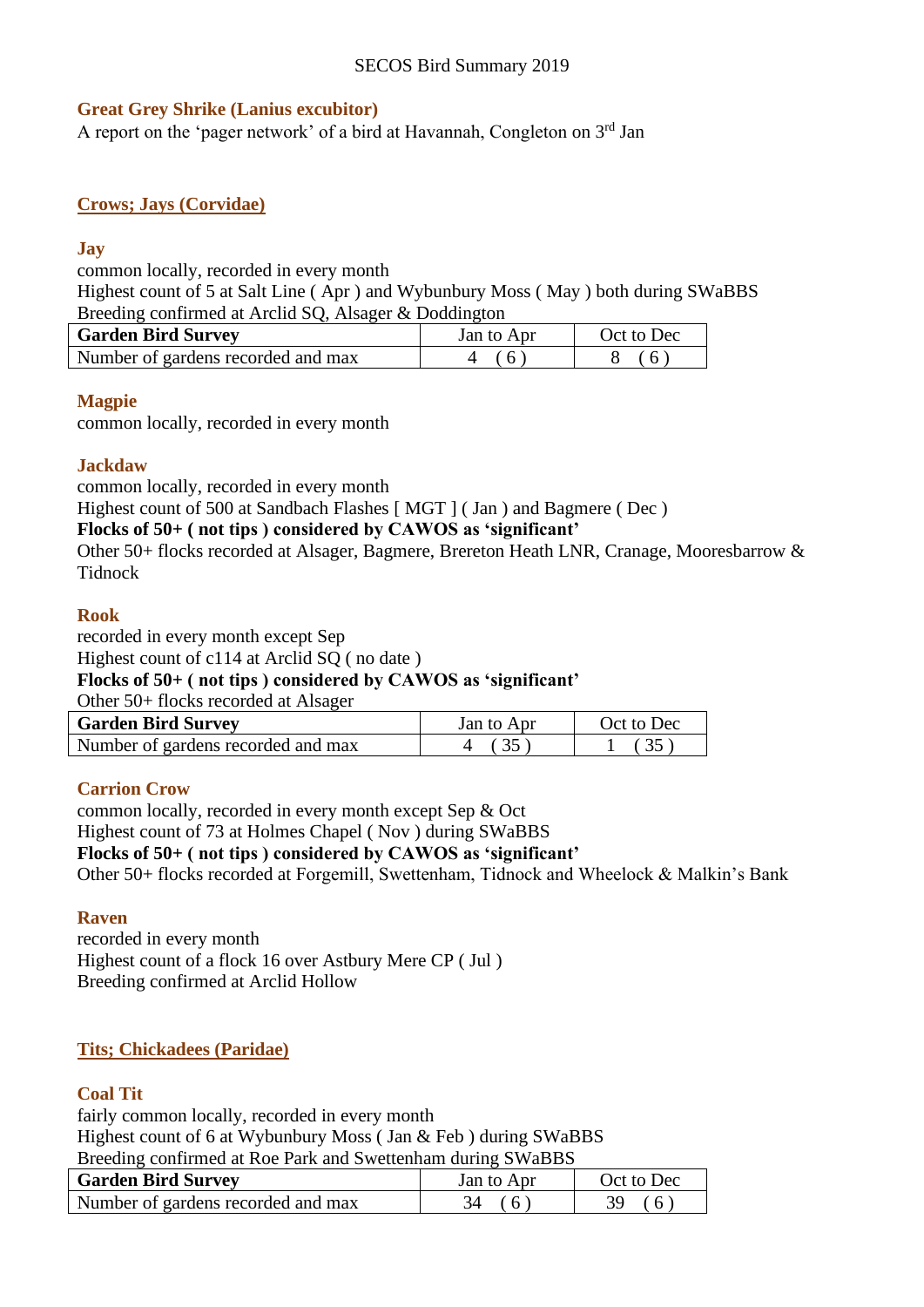#### **Marsh Tit**

**CAWOS Rarity, description required ( away from proven breeding sites)** 

2 recorded at Lea Forge ( Jan ) and Wybunbury Moss ( Jan ) Also heard at Rode Heath

#### **Willow Tit**

#### **CAWOS Rarity, description required ( away from proven breeding sites)**

recorded at Rode Heath ( Jan & Feb )

#### **Blue Tit**

common locally, recorded in every month

Breeding confirmed at Alsager, Arclid SQ, Barthomley, Congleton, Holmes Chapel, Macon Meadows, Meremoor Moss, Roe Park, Quakers Coppice, Rode Pool, Salt Line, Swettenham, Wheelock/Malkin's Bank, Wybunbury Fishing Lake and Wybunbury Moss

| <b>Garden Bird Survey</b>          | Jan to Apr | Oct to Dec |
|------------------------------------|------------|------------|
| Number of gardens recorded and max |            | 14<br>44   |

#### **Great Tit**

common locally, recorded in every month

Breeding confirmed at Alsager, Arclid SQ, Borrow Pit Meadows, Eaton Hall SQ, Holmes Chapel, Macon Meadows, Meremoor Moss, Rode Pool, Roe Park, Quakers Coppice, Salt Line, Swettenham, Wybunbury Fishing Lake and Wybunbury Moss

| <b>Garden Bird Survey</b>          | Jan to Apr | Oct to Dec |
|------------------------------------|------------|------------|
| Number of gardens recorded and max |            |            |

#### <span id="page-22-0"></span>**Skylark (Alauda arvensis)**

recorded in every month except Aug

Seen at Alsager, Arclid SQ, Astbury, Astbury Mere CP, Bagmere, Blakenhall, Checkley, Cranage, Doddington, Gleadsmoss, Holmes Chapel, Lea Forge, Meremoor Moss, Mow Cop, Newsbank Pool, Sandbach, Sandbach Flashes, Scholar Green, Swettenham, Tidnock, Wallhill, Weston and Wheelock **Flocks of 10+ considered by CAWOS as 'significant'**

Highest count of 80 at Alsager ( Nov-Dec )

Other flocks of 10+ at Arclid SQ & Sandbach Flashes ( MGT )

Bird(s) displaying at Meremoor Moss

#### <span id="page-22-1"></span>**Swallows; Martins (Hirundinidae)**

#### **Sand Martin**

common locally, first record  $-1<sup>st</sup>$  Mar; last record  $15<sup>th</sup>$  Sep **Flocks of 50+ considered by CAWOS as 'significant'** Highest count of 500 at Doddington ( Apr ) Other flocks 50+ at Arclid SQ, Astbury Mere CP, Breeding confirmed: Arclid SQ, Eaton Hall SQ; probable at Bent Farm SQ, The Cloud, Gawsworth

#### **Swallow**

common locally, first record 17<sup>th</sup> Mar; last record 14<sup>th</sup> Oct **Flocks of 50+ considered by CAWOS as 'significant'** Highest count of 100 at Astbury Mere CP ( Apr ) and Doddington ( May & Aug ) Other flocks of 50+ at Sandbach Flashes Breeding confirmed at Doddington, Holmes Chapel and Swettenham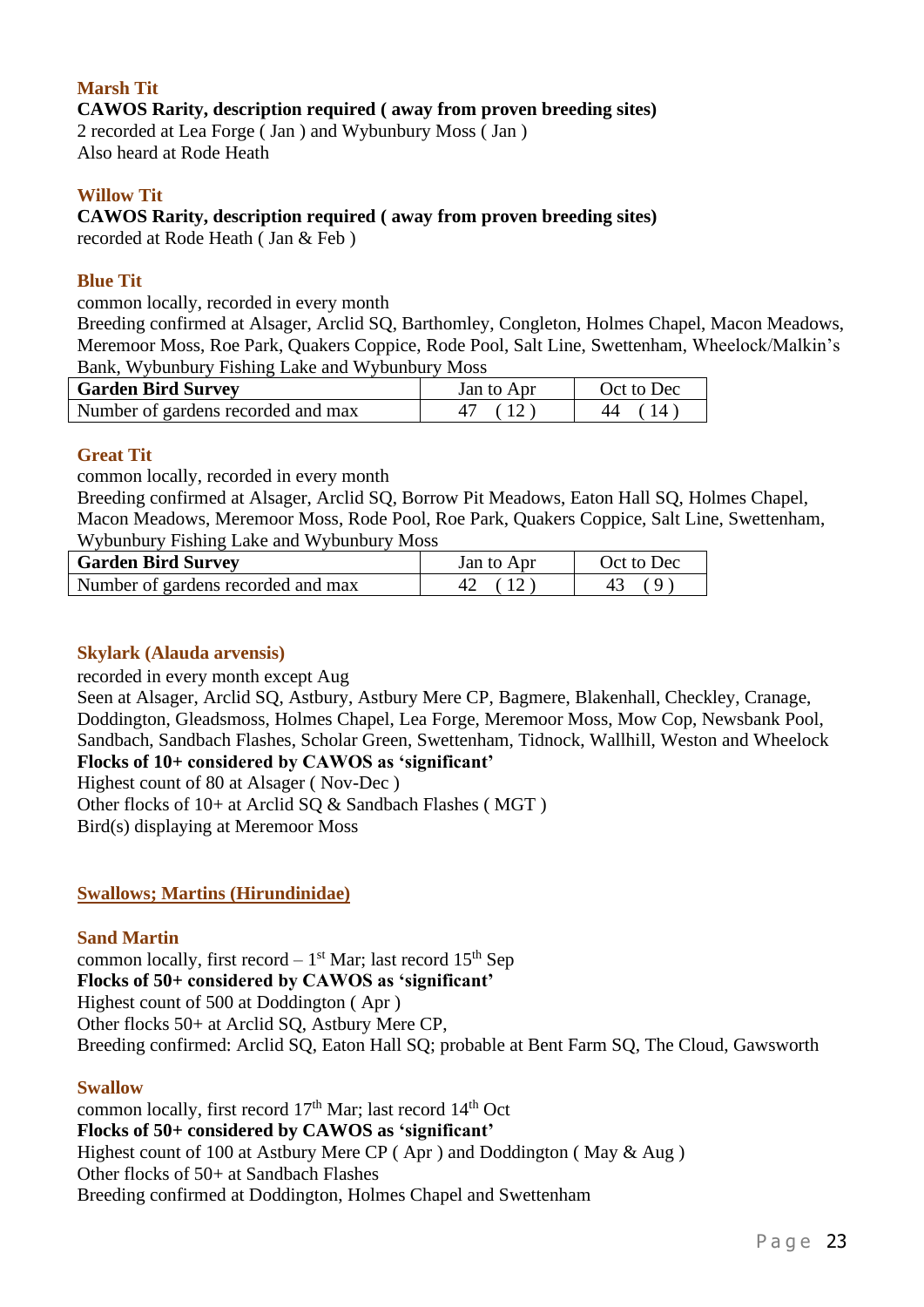#### SECOS Bird Summary 2019

#### **House Martin**

common locally, first record –  $31^{\text{st}}$  Mar; last record  $8^{\text{th}}$  Oct **Flocks of 50+ considered by CAWOS as 'significant'** Highest count of 65 at Doddington ( May ) Other flocks of 50+ at Astbury Mere CP and Sandbach Flashes Breeding confirmed at Wheelock, Holmes Chapel and Swettenham

#### <span id="page-23-0"></span>**Cetti's Warbler (Cettia cetti) \*\*\* a Schedule One bird**

only recorded at locations within Sandbach Flashes in all months except Jun-Jul Highest count of 4 at MGT/RF ( Apr & Oct )

#### <span id="page-23-1"></span>**Long-tailed Tit (Aegithalos caudatus)**

common locally, recorded in every month

Highest count of 48 at Astbury Mere CP ( Nov )

Breeding confirmed at Arclid SQ, Barthomley, Holmes Chapel, Macon Meadows, Quakers Coppice and Swettenham

| <b>Garden Bird Survey</b>          | Jan to Apr | Oct to Dec |
|------------------------------------|------------|------------|
| Number of gardens recorded and max | 32 (15)    | 43 (15)    |

#### <span id="page-23-2"></span>**Leaf warblers and allies (Phylloscopidae)**

#### **Wood Warbler**

#### **CAWOS Rarity description required**

a singing male was recorded on The Cloud ( May-Jun ); breeding probable – seen carrying food ( Jun )

#### **Willow Warbler**

common locally, recorded  $4<sup>th</sup>$  Apr to  $16<sup>th</sup>$  Oct Highest count of c20 at Sandbach Flashes [ EHF ] ( Sep )

#### **Chiffchaff**

common locally, recorded in every month

Highest count of 50 at Arclid SQ ( no date )

Breeding confirmed at Alsager, Arclid SQ, Holmes Chapel and Meremoor Moss

| <b>Garden Bird Survey</b>          | Jan to Apr | Oct to Dec |
|------------------------------------|------------|------------|
| Number of gardens recorded and max |            |            |

#### <span id="page-23-3"></span>**Reed warblers and allies (Acrocephalidae)**

#### **Sedge Warbler**

common locally, recorded 19<sup>th</sup> Apr to 4<sup>th</sup> Aug Highest count of 6 (singing  $\delta$ ) at Sandbach Flashes [MGT ] (May) Probable breeding at Meremoor Moss

#### **Reed Warbler**

common locally, recorded 19<sup>th</sup> Apr to 26<sup>th</sup> Sep Highest count of 10 at Doddington ( May ) Breeding confirmed at Arclid SQ, Astbury Mere CP and Doddington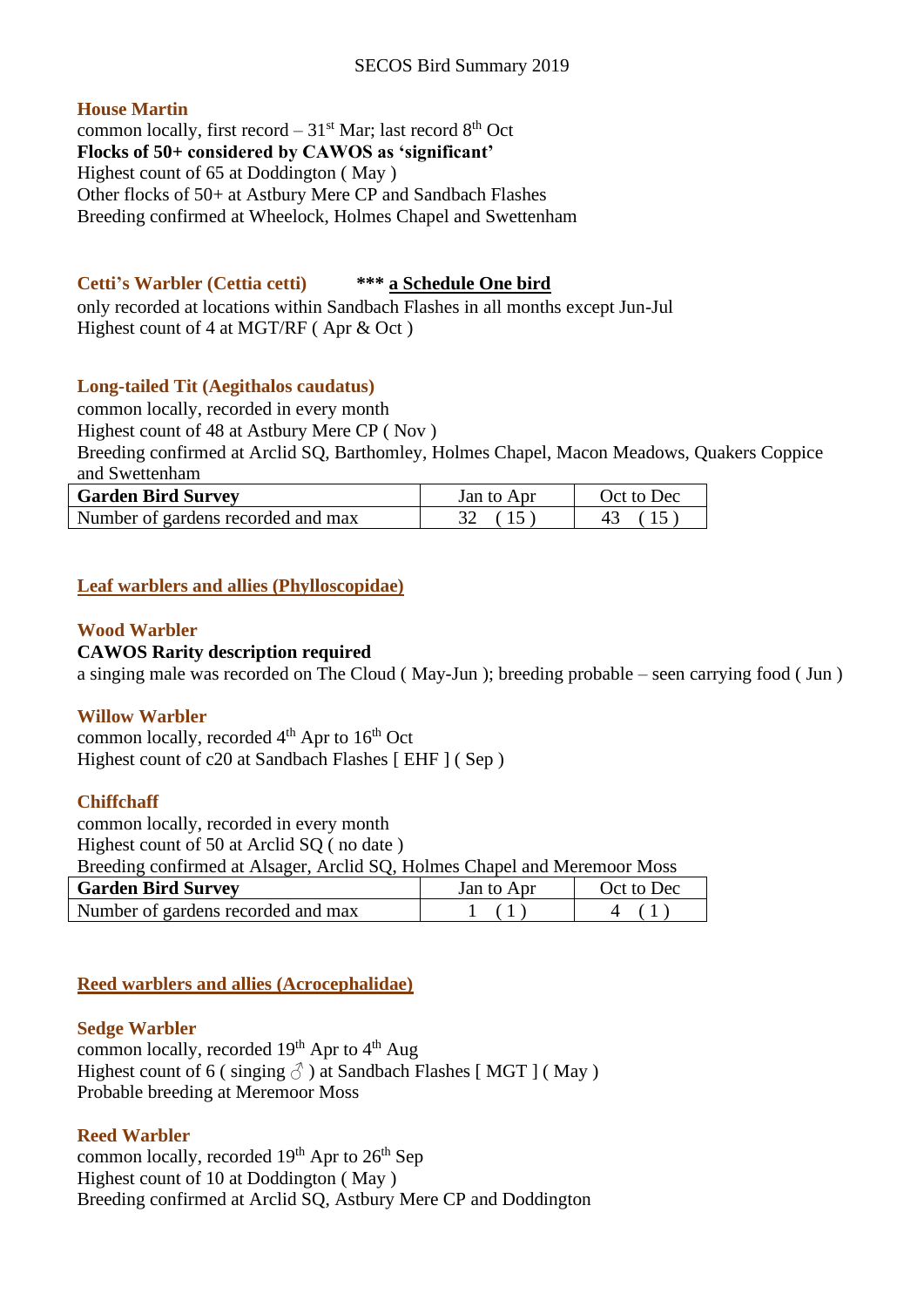#### **Grasshopper Warbler (Locustella naevia)**

Only recorded at Bagmere SSSI ( $25<sup>th</sup>$  Apr &  $12<sup>th</sup>$  May)

#### <span id="page-24-0"></span>**Sylviid Babblers (Sylviidae)**

#### **Blackcap**

common locally, recorded in every month except Jan, Oct-Nov Highest count of 44 at Arclid SQ ( undated ) Breeding confirmed at Arclid SQ, Meremoor Moss, Roe Park and Swettenham

| <b>Garden Bird Survey</b>          | Jan to Apr | Oct to Dec |
|------------------------------------|------------|------------|
| Number of gardens recorded and max |            |            |

#### **Garden Warbler**

recorded  $15<sup>th</sup>$  Apr to  $19<sup>th</sup>$  Sep

singles [unless noted otherwise ] seen at Arclid SQ (3), Astbury Mere CP, Bagmere SSSI, Borrow Pit Meadows (2), Brereton Heath LNR (4), The Cloud, Doddington, Eaton, Lea Forge, Mow Cop, The Quinta, Roe Park, Sandbach Flashes, Swettenham and Wybunbury Fishing Lake Highest count of 4 at Brereton Heath LNR ( May )

#### **Lesser Whitethroat**

recorded 19<sup>th</sup> Apr to 19<sup>th</sup> Sep Seen at Arclid SQ, Astbury, Blakenhall, Borrow Pit Meadows, Congleton, Meremoor Moss, Middlewich Lime Beds, Sandbach Flashes, Scholar Green and Wallhill Highest count of 4 at Arclid SQ ( undated ) Displaying seen at Meremoor Moss in May

#### **Whitethroat**

recorded  $19<sup>th</sup>$  Apr to  $12<sup>th</sup>$  Sep Seen at Alsager, Arclid SQ, Astbury Mere CP, Blakenhall, Borrow Pit Meadows, Brereton Heath LNR, The Cloud, Congleton, Doddington, Forgemill, Lea Forge, Macon Meadows, Meremoor Moss, Middlewich Lime Beds, Mooresbarrow, Mow Cop, Rode Heath, Roe Park, Sandbach Flashes, Wallhill and Wybunbury Moss Highest count of 14 at Middlewich Lime Beds ( May )

Confirmed breeding at Arclid SQ and Meremoor Moss

#### <span id="page-24-1"></span>**Goldcrest (Regulus regulus)**

common locally, recorded in every month Highest count of 13 at Quakers Coppice ( May )

Breeding confirmed at Doddington, The Quinta, Rode Pool and Wybunbury Moss

| <b>Garden Bird Survey</b>          | <b>Jan to Apr</b> | Oct to Dec |
|------------------------------------|-------------------|------------|
| Number of gardens recorded and max |                   |            |

#### <span id="page-24-2"></span>**Wren (Troglodytes troglodytes)**

common locally, recorded in every month

Highest count of 28 at Wybunbury Moss ( May )

Breeding confirmed at Alsager and Arclid SQ

| <b>Garden Bird Survey</b>          | Jan to Apr | Oct to Dec |
|------------------------------------|------------|------------|
| Number of gardens recorded and max | 36         |            |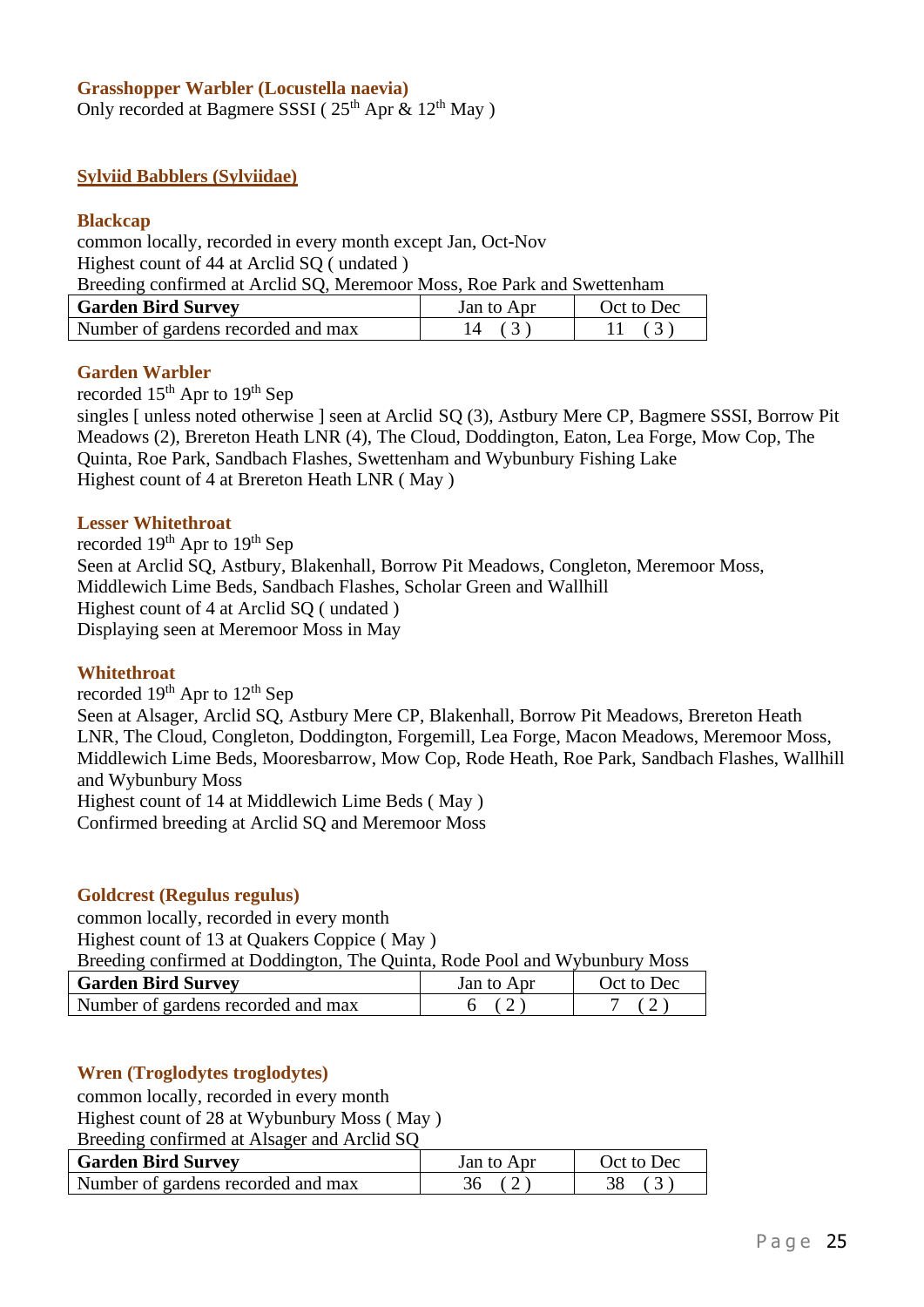#### <span id="page-25-0"></span>**Nuthatch (Sitta europaea)**

common locally, recorded in every month Highest count of 7 at Lawton Woods ( Feb ) Breeding confirmed at Arclid SQ, Rode Pool and Quakers Coppice

| <b>Garden Bird Survey</b>          | Jan to Apr | Oct to Dec |
|------------------------------------|------------|------------|
| Number of gardens recorded and max |            |            |

#### <span id="page-25-1"></span>**Treecreeper (Certhia familiaris)**

common locally, recorded in every month Highest count of 4 at Roe Park ( May ) Breeding confirmed at Rode Pool

| <b>Garden Bird Survey</b>          | <b>Jan to Apr</b> | Oct to Dec |
|------------------------------------|-------------------|------------|
| Number of gardens recorded and max |                   |            |

#### **Starling (Sturnus vulgaris)**

common locally, recorded in every month except Aug & Oct

#### **Flocks of 500+ considered by CAWOS as 'significant'**

A high count of c50,000 at Bagmere ( Feb )

Breeding confirmed at Holmes Chapel, Macon Meadows, Salt Line, Sandbach Heath and Wheelock & Malkin's Bank

Murmurations recorded at Bagmere SSSI

| <b>Garden Bird Survey</b>          | <b>Jan to Apr</b> | Oct to Dec |
|------------------------------------|-------------------|------------|
| Number of gardens recorded and max | 39 $(200)$        | (30)       |

#### <span id="page-25-2"></span>**Thrushes (Turdidae)**

#### **Ring Ouzel**

recorded at Blackclough, Congleton, Danebower, Knotbury, Mow Cop and Three Shires Head

#### **Blackbird**

common locally, recorded in every month

Highest count of 49 at Wheelock & Malkin's Bank ( Nov )

Breeding confirmed at only one location – Holmes Chapel

| <b>Garden Bird Survey</b>          | Jan to Apr | Oct to Dec |
|------------------------------------|------------|------------|
| Number of gardens recorded and max |            | 44         |

#### **Fieldfare**

#### common locally, recorded in Jan-Apr & Oct-Dec

#### **Flocks of 50+ considered by CAWOS as 'significant'**

Highest count of 180 at Brereton Heath LNR ( Apr )

Other 50+ flocks at Arclid SQ, Holmes Chapel, Merelake Way, Meremoor Moss and Swettenham

| <b>Garden Bird Survey</b>          | Jan to Apr | Oct to Dec |
|------------------------------------|------------|------------|
| Number of gardens recorded and max | 3(12)      |            |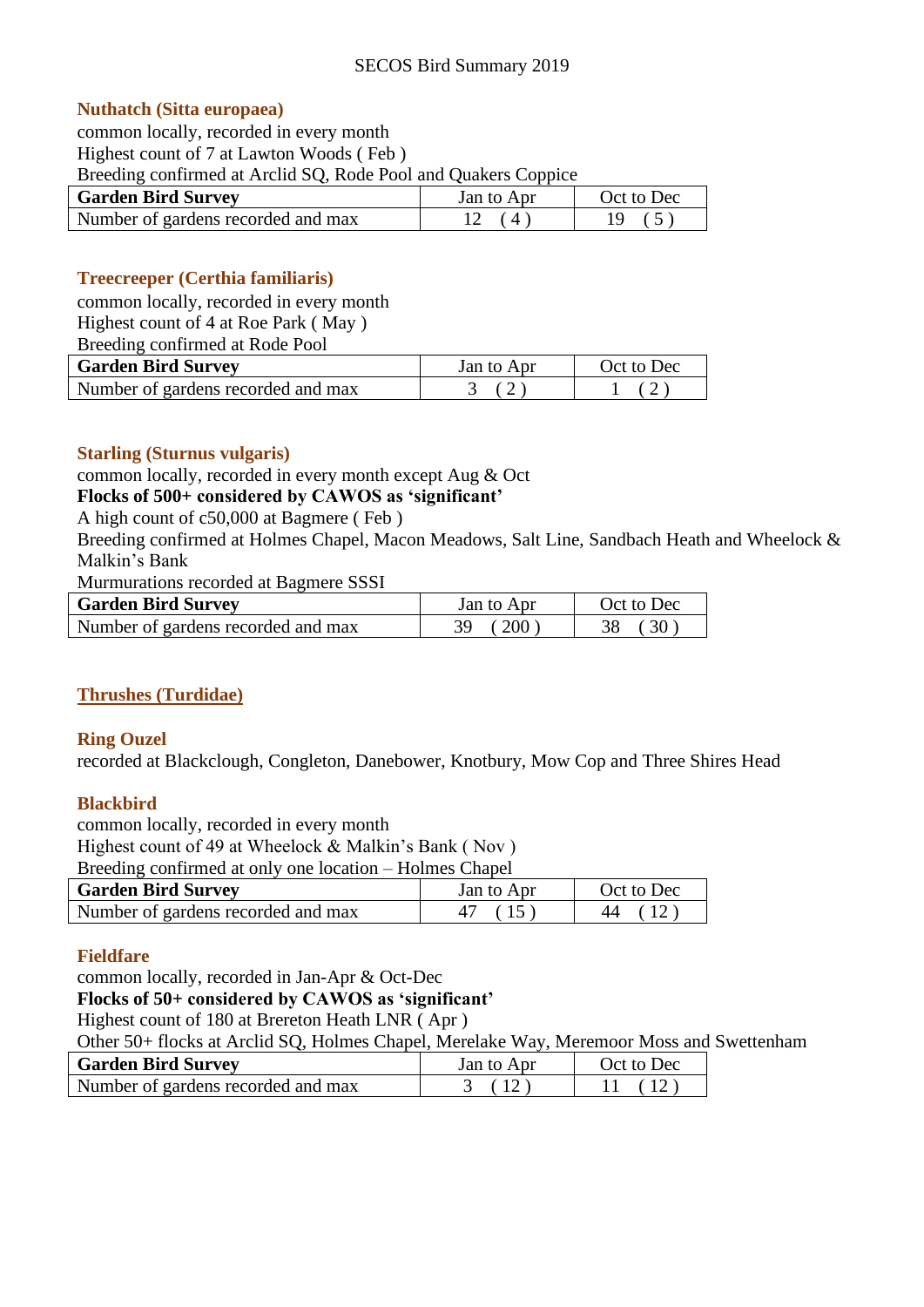#### **Redwing**

common locally, recorded in Jan-Apr & Oct-Dec

#### **Flocks of 50+ considered by CAWOS as 'significant'**

Highest count of 306 at MGT [ at a vismig ] ( Nov )

Other 50+ flocks at Alsager, Arclid SQ, Astbury Mere CP, Holmes Chapel, Merelake Way, Rodeheath (Congleton), Rode Pool and Swettenham

| <b>Garden Bird Survey</b>          | Jan to Apr | Oct to Dec |
|------------------------------------|------------|------------|
| Number of gardens recorded and max | 5(9)       | 3 (6)      |

#### **Song Thrush**

common locally, recorded in every month

Highest count of 14 at Arclid SQ ( undated )

Breeding confirmed at Arclid SQ, Macon Meadows, Mossley Hall and Roe Park

| <b>Garden Bird Survey</b>          | Jan to Apr | Oct to Dec |
|------------------------------------|------------|------------|
| Number of gardens recorded and max |            | (6)        |

#### **Mistle Thrush**

common locally, recorded in every month

Highest count of 48 at Rode Pool ( Jan )

Breeding confirmed at Arclid SQ, Doddington and Meremoor Moss

| <b>Garden Bird Survey</b>          | Jan to Apr | Oct to Dec |
|------------------------------------|------------|------------|
| Number of gardens recorded and max |            |            |

#### <span id="page-26-0"></span>**Chats; Old World Flycatchers (Muscicapidae)**

#### **Spotted Flycatcher**

recorded  $14<sup>th</sup>$  May to  $6<sup>th</sup>$  Oct

Seen at Brereton Heath LNR ( May-Jun ), The Cloud ( Apr-Jun ), Congleton ( May ), Doddington ( Jun & Sep ), Lawton Woods ( May ), Holmes Chapel ( Jun ), Rode Pool ( Jun-Jul ), Sandbach ( Jun-Jul ), Sandbach Flashes ( Aug-Sep ), Scholar Green ( Sep ), Swettenham ( Jun & Aug ), Walgherton ( Oct ) and Wybunbury ( Jun & Aug )

Highest count of 5 ( adults  $& 3$  juvs ) at Wybunbury ( Aug )

Breeding confirmed at Arclid SQ, Doddington, Sandbach and Wybunbury and nest building at Lawton Woods

#### **Robin**

common locally, recorded in every month Highest count of 27 at Crewe GC ( Feb ) Breeding confirmed at nine locations

| <b>Garden Bird Survey</b>          | Jan to Apr | Oct to Dec |
|------------------------------------|------------|------------|
| Number of gardens recorded and max | 6          | 44         |

#### **Pied Flycatcher**

first report  $-18^{th}$  Apr Seen at Bosley ( Apr ) and Swettenham ( Jun )

**Black Redstart \*\*\* a Schedule One bird**

recorded at Arclid SQ in Feb. The finders completed a CAWOS Rarity Form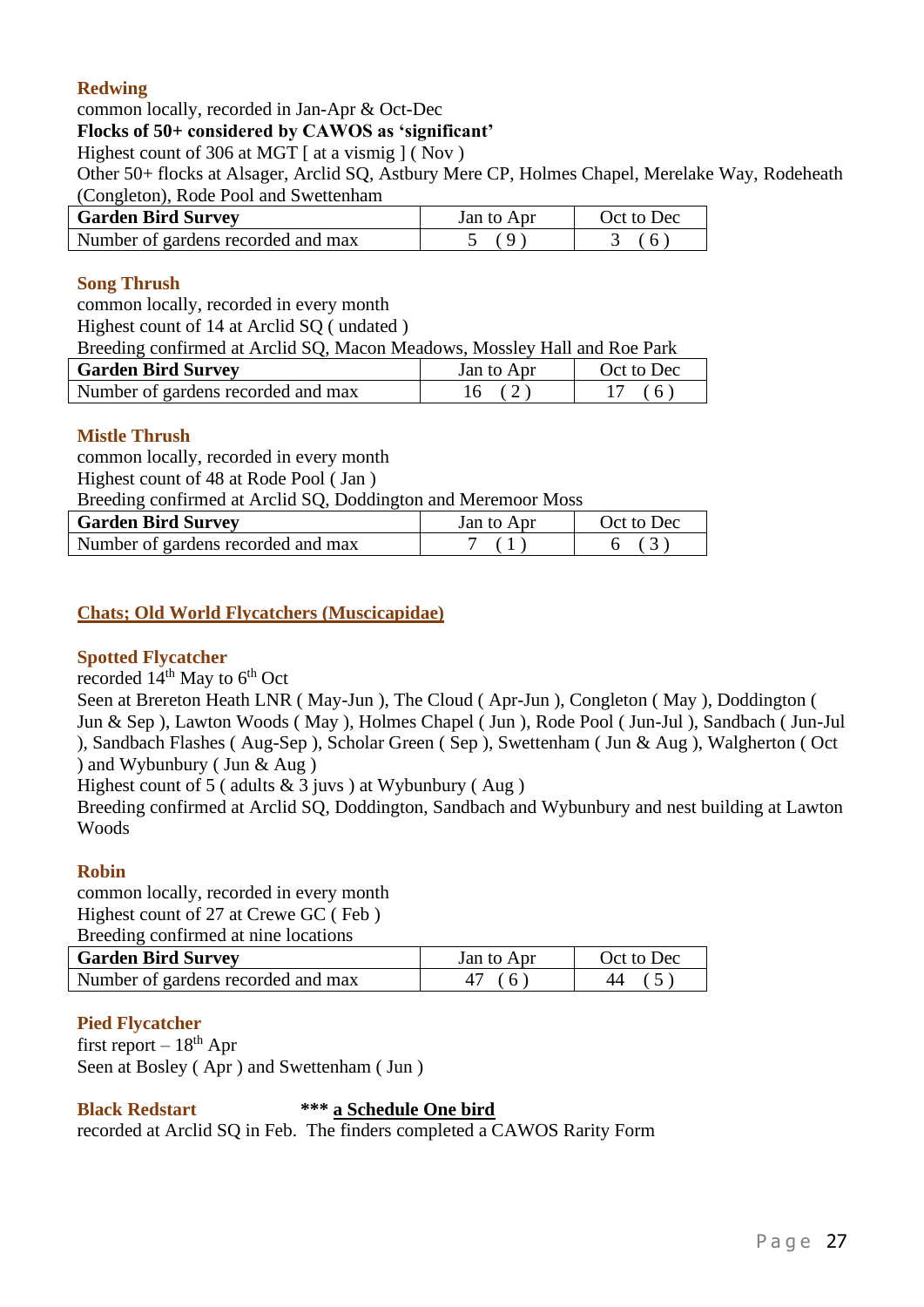#### **Redstart**

first report –  $6^{\text{th}}$  Apr Seen at Bosley (Apr), The Cloud (Apr-Jun), Mow Cop (Apr & Sep), Scholar Green (Apr), Tidnock ( Apr ) and Whitemoor ( Jun )

#### **Whinchat**

first report  $-3<sup>rd</sup>$  May Seen at Derbyshire Bridge (May) and Sandbach Flashes [MGT ] (Apr-May)

#### **Stonechat**

recorded Jan-Mar & Aug-Dec Seen at Bagmere ( Feb ), Danebower ( Aug ), Meremoor Moss ( Jan-Feb & Nov-Dec ), Mow Cop ( Aug-Oct ), Sandbach Flashes ( Jan-Feb, Sep-Dec ) and Rode Heath ( Nov ) Highest count of 3 at Meremoor Moss ( Feb & Dec ), Mow Cop ( Sep ) & Rode Heath ( Nov ) Breeding confirmed at Blackclough

#### **Wheatear**

first report –  $17^{\text{th}}$  Mar, last report –  $2^{\text{nd}}$  Oct Seen at The Cloud ( May), Doddington ( Apr & Aug ), Holmes Chapel ( Apr ), Lea Forge ( Apr-May & Aug ), Mow Cop ( Apr-May & Aug-Oct ), Sandbach Flashes ( Mar-May & Aug-Sep ), Scholar Green ( Apr ), Wheelock ( May ) and Wybunbury ( Apr ) Highest count of 6 at Mow Cop ( Sep )

#### <span id="page-27-0"></span>**Dipper (Cinclus cinclus)**

recorded in every month except Aug favours the faster, clear rivers and streams; only usually recorded in 4 or 5 sites in Congleton area plus records from Danebridge, Eaton, Lawton Lake and Whitemore Breeding confirmed at Congleton Park, Lawton lake and Three Shires Head Courtship and nest building observed at Dane-in-Shaw

#### **Old World Sparrows; Snowfinches (Passeridae)**

#### **House Sparrow**

common locally, recorded in every month

Highest count of 41 at King George V Playing Fields, Crewe ( May )

| <b>Garden Bird Survey</b>          | Jan to Apr | Oct to Dec |
|------------------------------------|------------|------------|
| Number of gardens recorded and max | 028        |            |

#### **Tree Sparrow**

recorded in every month except Dec

Highest count of 30 at Arclid ( Aug )

Also seen at Alsager, Arclid SQ, Astbury, Bagmere, Brereton Heath LNR, Congleton, Merelake Way, Rode Heath, Sandbach, Scholar Green and Wallhill

Breeding confirmed at Arclid SQ, Astbury, Brereton Heath LNR and Fields Farm (Sandbach) **We are grateful to our sponsor HJ Lea Oakes Ltd, who provides feed for some of the local feeding stations**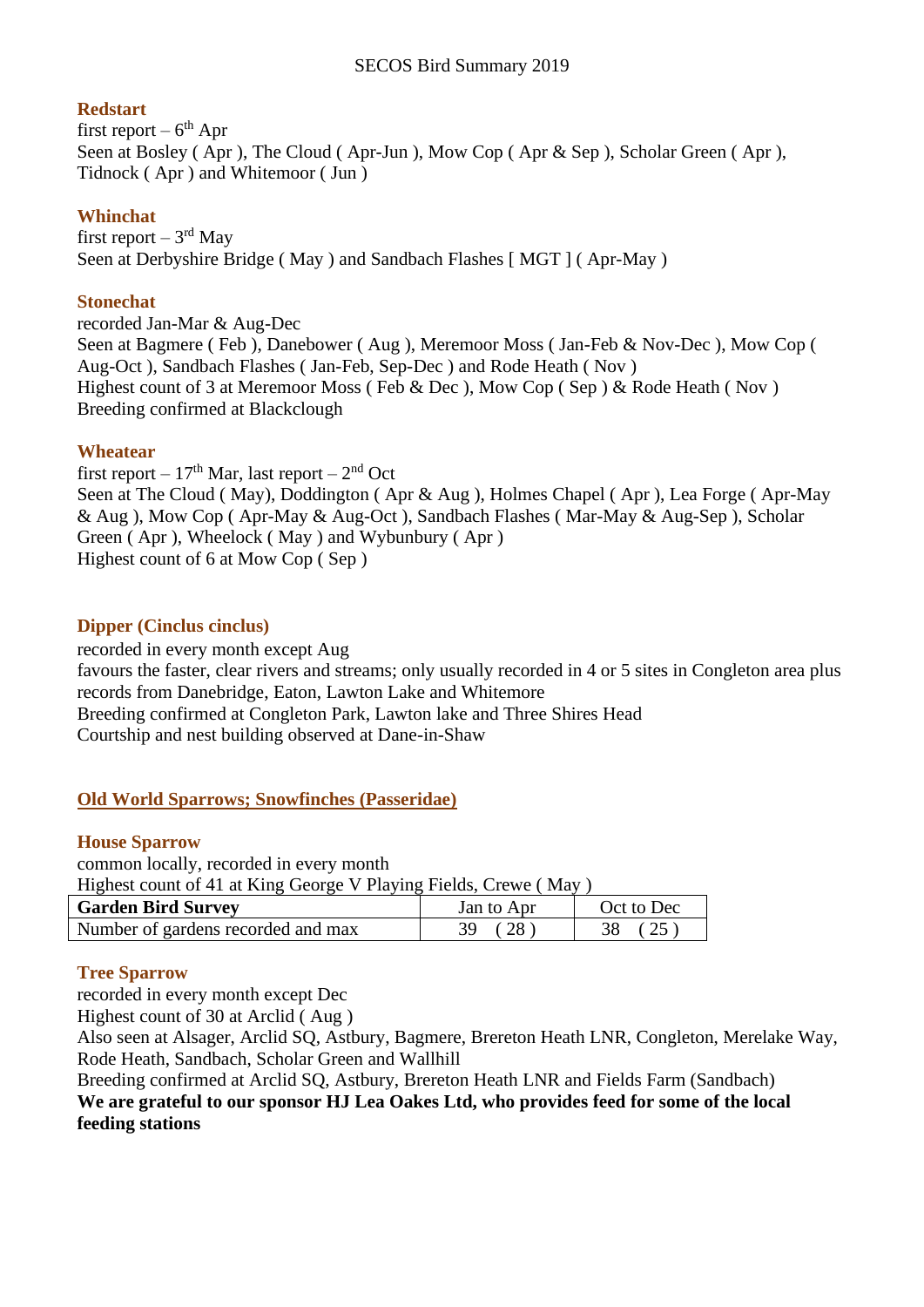#### <span id="page-28-0"></span>**Dunnock (Prunella modularis)**

common locally, recorded in every month except Aug-Sep Highest count of 18 at Wybunbury Moss ( Apr ) Breeding confirmed at Holmes Chapel, Sandbach Flashes and Swettenham

| <b>Garden Bird Survey</b>          | Jan to Apr | Oct to Dec |
|------------------------------------|------------|------------|
| Number of gardens recorded and max |            | 43 (12)    |

#### <span id="page-28-1"></span>**Wagtails; Pipits (Motacillidae)**

#### **Western Yellow Wagtail (Motacilla flava)**

first report –  $6^{\text{th}}$  Apr; last report –  $15^{\text{th}}$  Sep Seen at Arclid SQ, Astbury, Blakenhall, Cranage, Doddington, Holmes Chapel, Lea Forge, Mow Cop, Sandbach Flashes and Wallhill Highest count of 5 at Doddington ( Apr ) Breeding confirmed at Arclid SQ and Astbury

#### **Grey Wagtail**

recorded in every month of the year Seen at over 20 locations Highest count of 29 roosted at Astbury Mere CP ( Jan ) Breeding confirmed at Macon Meadows and Queen's Park

| <b>Garden Bird Survey</b>          | Jan to Apr | Oct to Dec |
|------------------------------------|------------|------------|
| Number of gardens recorded and max | 1(1)       |            |

#### **White Wagtail (Motacilla alba)**

first report  $-1$ <sup>st</sup> Mar { "a good candidate" } Seen at Doddington ( Mar-Apr ) and Sandbach Flashes ( Mar-Apr )

#### **Pied Wagtail (Motacilla alba yarrellii)**

subspecies – common locally, recorded in every month **Flocks of 50+ considered by CAWOS as 'significant'** Highest count of 50 at Weston ( Dec ) Breeding confirmed at Arclid SQ, Doddington, Rode Hall and Rode Pool

**Richard's Pipit CAWOS Rarity – description required**

A bird of this description was seen at Sandbach Flashes  $\lceil MGT \rceil$  on  $4<sup>th</sup> Oct$ 

#### **Meadow Pipit**

recorded in every month Seen at Alsager, Arclid SQ, Astbury Mere CP, Borrow Pit Meadows, The Cloud, Danebower, Doddington, Lea Forge, Meremoor Moss, Middlewich Lime Beds, Mow Cop, Queen's Park, Sandbach Flashes and Wybunbury Moss **Flocks of 10+ considered by CAWOS as 'significant'**

Highest count of 60 at Sandbach Flashes [MGT ] (Sep) and during a vismig there  $-263$  (Oct)

#### **Tree Pipit**

first report  $-20<sup>th</sup>$  Apr Seen at The Cloud ( Apr-Jun ), Mow Cop ( Sep ) and Sandbach Flashes ( Oct ) Highest count of 2 at The Cloud ( May ) and Mow Cop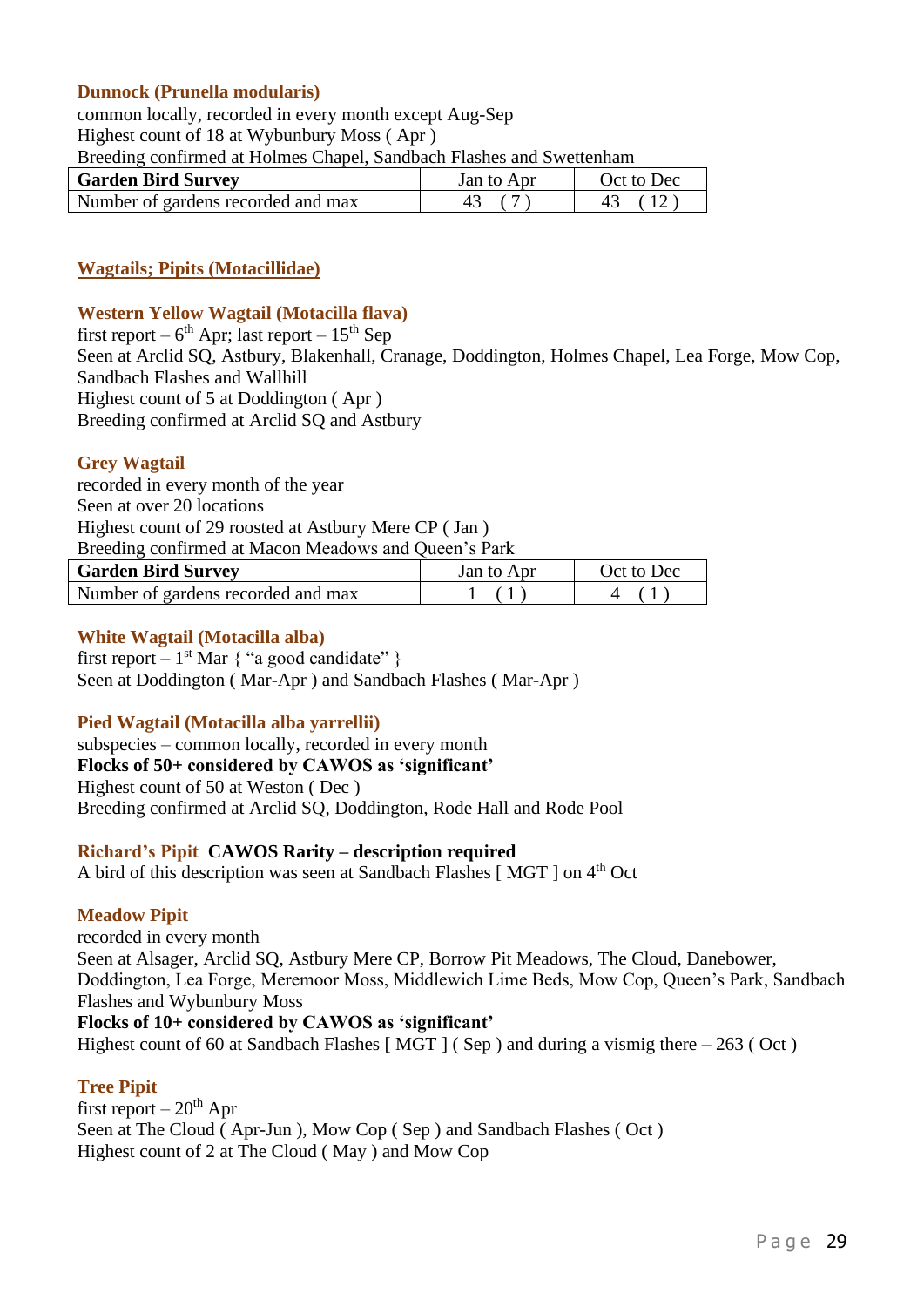#### <span id="page-29-0"></span>**Finches (Fringillidae)**

#### **Chaffinch**

common locally, recorded in every month except Sep **Flocks of 50+ considered by CAWOS as 'significant'**

Highest count of 150 at Sandbach Flashes [ Green Lane set-aside ] ( Jan )

Breeding confirmed at Arclid SQ, Holmes Chapel, Swettenham and Wybunbury Fishing Lake

| <b>Garden Bird Survey</b>          | Jan to Apr | Oct to Dec |
|------------------------------------|------------|------------|
| Number of gardens recorded and max | -16        |            |

#### **Brambling**

recorded in Jan-Apr & Oct & Dec

Seen at Arclid, Astbury Mere CP, Bathvale, Biddulph Valley Way, Brereton Heath LNR, Checkley Lane, Dane-in-Shaw, Doddington, Goostrey, Lawton Woods, Mow Cop, Sandbach Flashes, Smethwick, Swettenham and West Heath

#### **Flocks of 10+ considered by CAWOS as 'significant'**

Highest count of 78 at Astbury Mere CP ( Apr )

| <b>Garden Bird Survey</b>          | Jan to Apr | Oct to Dec |
|------------------------------------|------------|------------|
| Number of gardens recorded and max |            |            |

#### **Hawfinch CAWOS Rarity description required**

1 seen at Congleton ( Feb )

#### **Bullfinch**

fairly common locally, recorded in every month

Breeding confirmed at Middlewich Lime Beds

#### **Flocks of 10+ considered by CAWOS as 'significant'**

Highest count of 12 at Astbury Mere CP ( Jan )

Other 10+ flock at Arclid SQ ( Mar )

| <b>Garden Bird Survey</b>          | <b>Jan to Apr</b> | Oct to Dec |
|------------------------------------|-------------------|------------|
| Number of gardens recorded and max |                   | (6)        |

#### **Greenfinch**

fairly common locally but affected by *Trichomonosis*, recorded in every month except Aug **Flocks of 50+ considered by CAWOS as 'significant'**

Highest count of 25 at Sandbach Flashes [ Green Lane set-aside ] ( Jan )

Confirmed breeding at Macon Meadows and Swettenham Meadows

| <b>Garden Bird Survey</b>          | Jan to Apr | Oct to Dec |
|------------------------------------|------------|------------|
| Number of gardens recorded and max |            |            |

#### **Linnet**

recorded in every month

Seen at Alsager\*, Arclid SQ\*, Astbury, Astbury Mere CP, Checkley Lane\*, The Cloud, Doddington\*, Lea Forge, Meremoor Moss\*, Mow Cop\*, Sandbach Flashes\*, Scholar Green\*, Smethwick\*, Swettenham\* and Wallhill

#### **Flocks of 10+ considered by CAWOS as 'significant'**

Highest count of 450 at Sandbach Flashes [ Green Lane set-aside ] ( Jan ) Flocks of 10+: - \* indicates locations above

#### **Common Redpoll (Mealy)**

1 resembling this subspecies was seen briefly at Macon Meadows but couldn't be relocated ( Feb )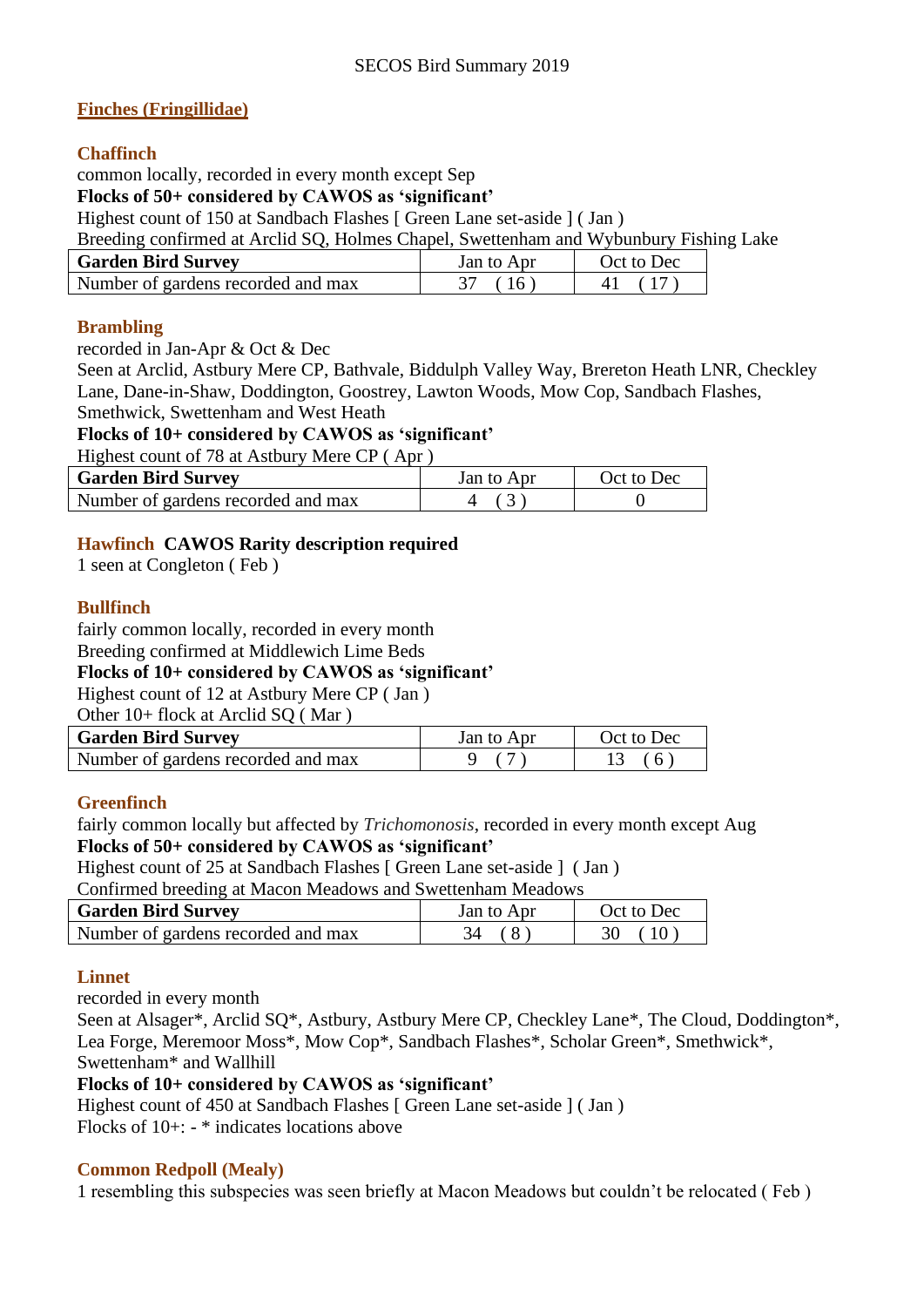#### **Lesser Redpoll**

recorded in Jan-Jun & Nov-Dec Seen at Alsager, Arclid SQ, Astbury Mere CP, The Cloud, Elworth, Rode Pool, Sandbach Flashes, Shavington & Wybunbury Moss

**Flocks of 10+ considered by CAWOS as 'significant'**

Highest count of 12 at Astbury Mere CP ( Jan )

| <b>Garden Bird Survey</b>          | <b>Jan to Apr</b> | Oct to Dec |
|------------------------------------|-------------------|------------|
| Number of gardens recorded and max | 6                 |            |

#### **Red Crossbill**

5 recorded at The Cloud ( Apr ) and 2 flew over Mow Cop ( May )

#### **Goldfinch**

common locally, recorded in every month

#### **Flocks of 50+ considered by CAWOS as 'significant'**

Highest count of 50 at Sandbach Flashes, [MGT] (Oct), 60 on a vismig at the same location (Oct) Breeding confirmed at Alsager, Brereton Heath LNR, Dane-in-Shaw, Macon Meadows and Swettenham

| <b>Garden Bird Survey</b>          | Jan to Apr | Oct to Dec |
|------------------------------------|------------|------------|
| Number of gardens recorded and max | 40         | (50)<br>39 |

#### **Siskin**

recorded in every month except Jul-Aug

Seen at Alsager, Arclid SQ, Astbury Mere CP, Bathvale, The Cloud, Lea Forge, Holmes Chapel, Merelake Way, Meremoor Moss, Mow Cop, Rode Pool, Sandbach Flashes and Wybunbury Moss **Flocks of 10+ considered by CAWOS as 'significant'**

Highest count of 30 at Rode Pool ( Nov )

Other 10+ flocks at Arclid SQ, Meremoor Moss and Sandbach Flashes [ Fodens Wood ]

| <b>Garden Bird Survey</b>          | Jan to Apr | Oct to Dec |
|------------------------------------|------------|------------|
| Number of gardens recorded and max |            |            |

#### <span id="page-30-0"></span>**Buntings (Emberizidae)**

#### **Snow Bunting (Plectrophenax nivalis)**

1 was reported on BirdTrack® at Nick o' th' Hill 16th Nov

#### **Yellowhammer**

recorded in every month

Seen at Alsager\*, Arclid SQ, Astbury, Astbury Mere CP, Bagmere\*, Blakenhall, Checkley Lane\*, Gleadsmoss, Holmes Chapel, Mooresbarrow, Rode Heath, Roe Park, Sandbach Flashes, Scholar Green\* and Wallhill

#### **Flocks of 5+ considered by CAWOS as 'significant'**

Highest count of 15 at Scholar Green ( Nov )

Flocks of 10+: - \* indicates locations above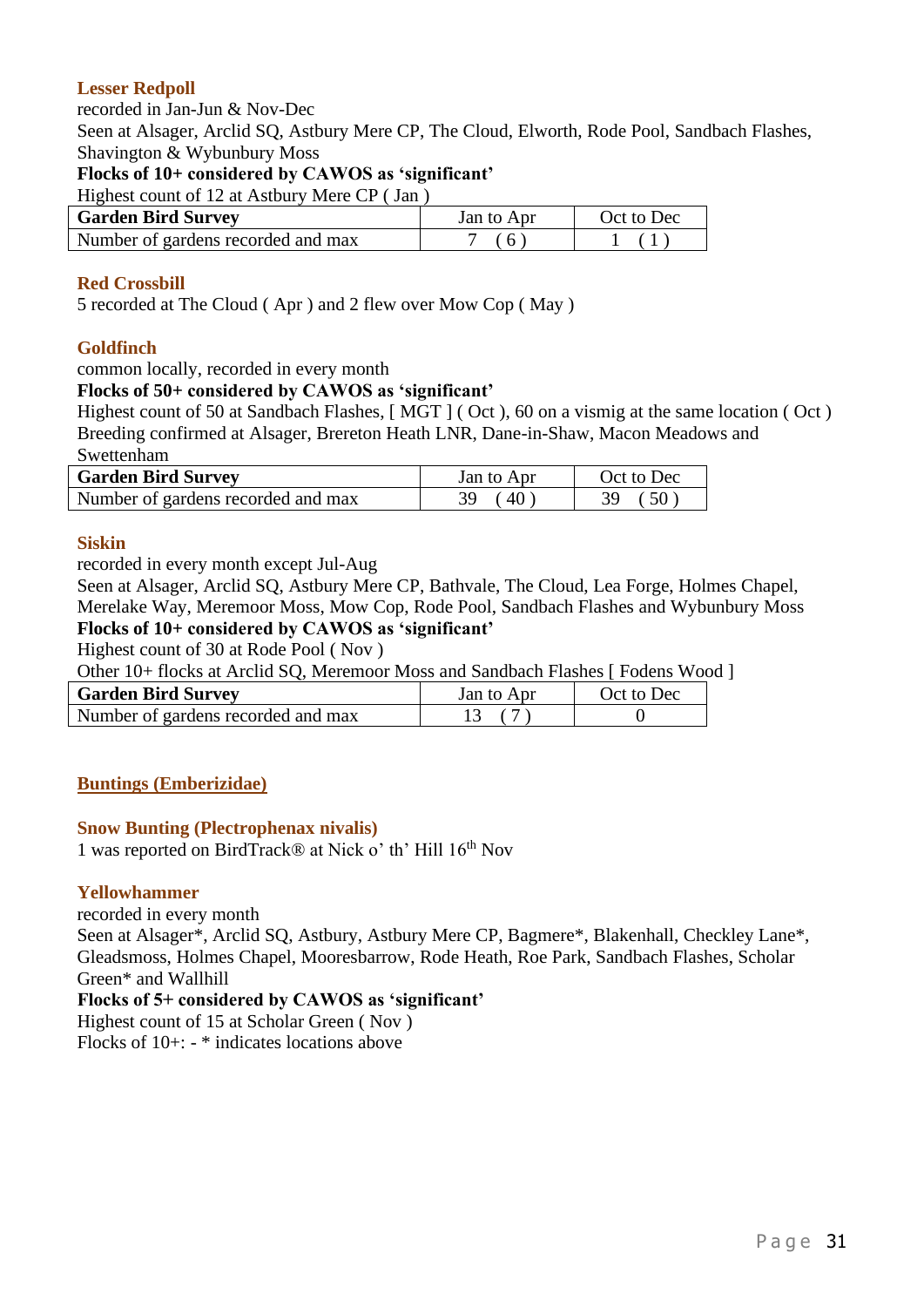#### **Reed Bunting**

fairly common locally, recorded in every month

between 3 to 5 territories recorded at Arclid SQ

#### **Flocks of 10+ considered by CAWOS as 'significant'**

Highest count of 60 at Sandbach Flashes [ Green Lane set-aside ] ( Jan )

Flocks of 10+ at Arclid SO, Meremoor Moss and Sandbach Flashes [ Green Lane set-aside & MGT ] Breeding confirmed at Arclid SQ, Borrow Pit Meadows, Meremoor Moss and Scholar Green

| <b>Garden Bird Survey</b>          | Jan to Apr | Oct to Dec |
|------------------------------------|------------|------------|
| Number of gardens recorded and max | (6)        |            |

#### **Acknowledgements**

Apart from records from local or visiting birders, some of the data I have been given access to includes WeBS, BBS, and I append their relevant acknowledgements and terms and conditions for use: -

Data were provided by WeBS, a Partnership jointly funded by the British Trust for Ornithology, Royal Society for the Protection of Birds and Joint Nature Conservation Committee, in association with The Wildfowl & Wetlands Trust, with fieldwork conducted by volunteers. Although WeBS data are presented within this report, in some cases the figures may not have been fully checked and validated. Therefore, for any detailed analyses of WeBS data, enquiries should be directed to the WeBS team at the British Trust for Ornithology, The Nunnery, Thetford, IP24 2PU [\(webs@bto.org\)](mailto:webs@bto.org)

The BTO/JNCC/RSPB Breeding Bird Survey is a partnership jointly funded by the British Trust for Ornithology (BTO), Royal Society for the Protection of Birds (RSPB) and the Joint Nature Conservation Committee (JNCC), with fieldwork conducted by volunteers.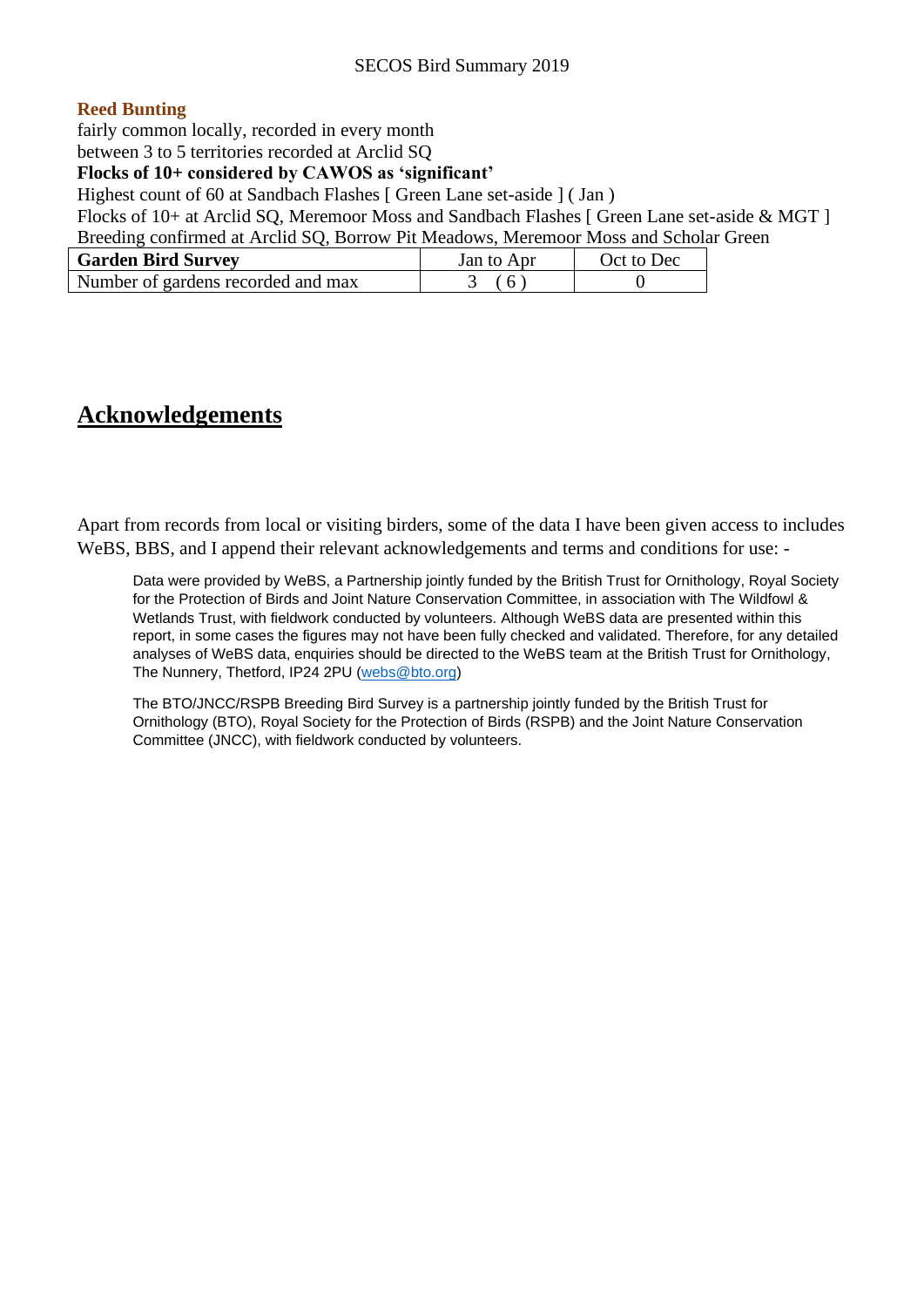#### <span id="page-32-0"></span>**Appendix**

#### <span id="page-32-1"></span>**National Rarities**

#### **Baikal Teal**

A male ( unringed ) in breeding plumage was photographed at Rode Pool during June. A Rarity Report has been submitted to the BBRC – decision pending as at Jun '20.

The only previous report in the SECOS Recording Area (that I have) was on  $14<sup>th</sup>$  Nov '78. PS - as the Latin name indicates, a species of Siberia and a popular species in collections. With a few genuine European records, including in Britain, quite understandably the BBRC are giving due diligence to the report. There were other males reported between May and July, all of which have decisions pending. According to BirdGuides, all records between 2010 and 2014 were accepted and The Regulars at Rode Pool are keen to hear the decision on their bird.

#### <span id="page-32-2"></span>**CAWOS Rarities**

CAWOS website has a list showing which species require a description to enable the Rarity Team to consider the record for publication. I am also aware that sightings of Kumlien's Gull also require a description

#### **Caspian Gull**

8 records – 1<sup>st</sup> & 12<sup>th</sup> Jul, 17<sup>th</sup> Aug, 29<sup>th</sup> & 31<sup>st</sup> Oct, 17<sup>th</sup> Nov & 4<sup>th</sup> & 17<sup>th</sup> Dec; all at Sandbach Flashes. Hybridisation of this species is known - care is needed to eliminate doubt

**Gull-billed Tern** 1 recorded at Sandbach Flashes  $6<sup>th</sup>$  &  $7<sup>th</sup>$  Aug

#### **Marsh Tit**

2 recorded at Lea Forge ( Jan ) and Wybunbury Moss ( Jan ) Also heard at Rode Heath

**Willow Tit** recorded at Rode Heath ( Jan & Feb )

#### **Wood Warbler**

a singing male was recorded on The Cloud ( May-Jun ); breeding probable - seen carrying food ( Jun )

#### **Black Redstart**

recorded at Arclid SQ in Feb. The finders completed a CAWOS Rarity Form

#### **Richard's Pipit**

A bird of this description was seen at Sandbach Flashes [ MGT ] on 4<sup>th</sup> Oct

#### **Other notable species: -**

#### **Hobby** *the Rare Breeding Birds Panel guidelines suggest sightings within 2km of one another are counted as a single site*

if I calculate 2 km from the centre of a cluster of sightings, I estimate there to be 6 breeding territories, but if I count the number of clusters that overlap with an adjacent tetrad, there are 11 breeding territories.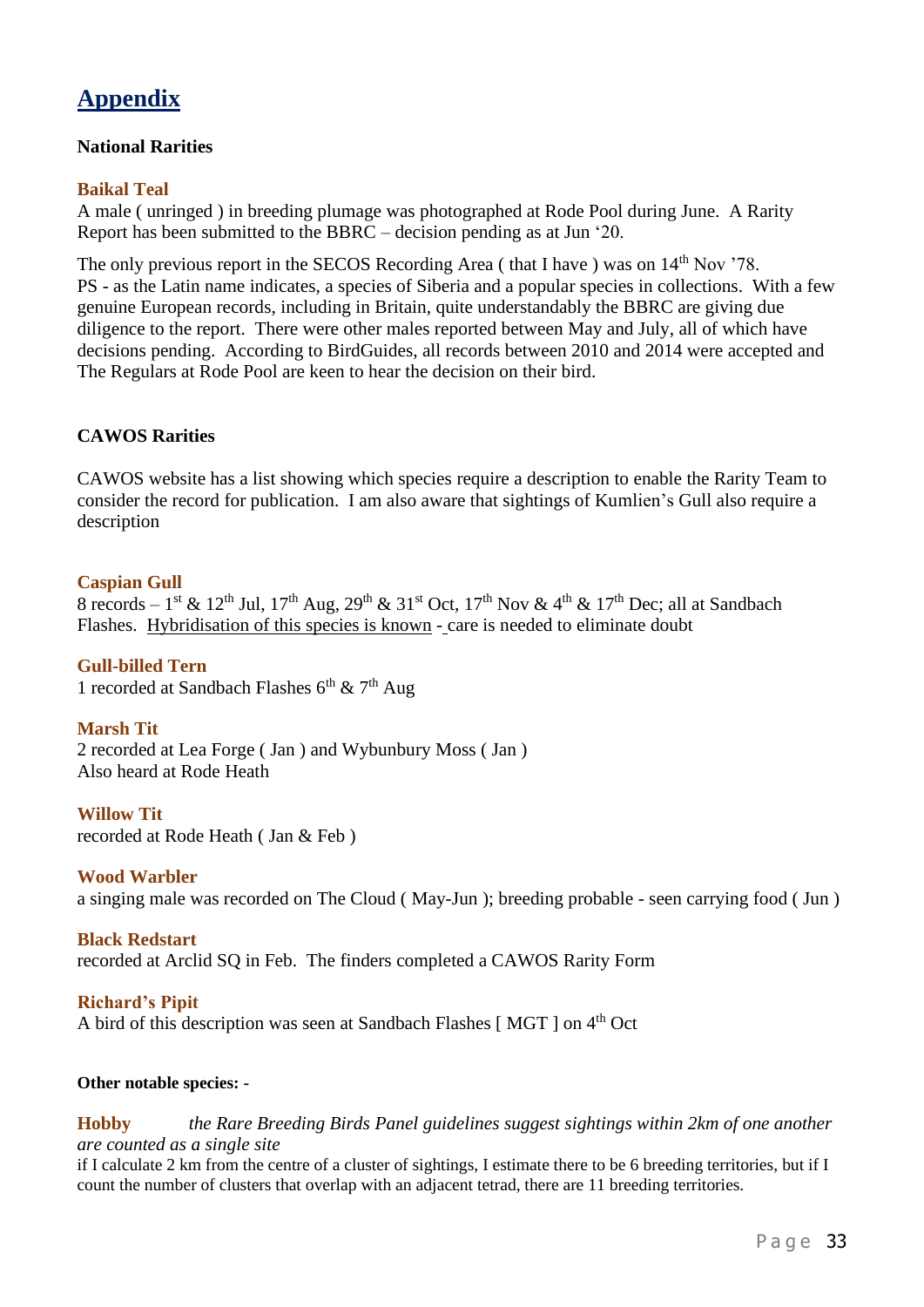#### <span id="page-33-0"></span>**BoCC4 Red list**

*BoCC4 is Birds of Conservation Concern and lists the population status of birds in the UK The red list is species of most concern, needing urgent action The amber list is species of concern needing monitoring closely*

| White-fronted goose <b>g</b> | Ringed plover a           | Golden oriole       | Nightingale a         |
|------------------------------|---------------------------|---------------------|-----------------------|
| Pochard a                    | Dotterel a                | Red-backed shrike   | Pied flycatcher a     |
| Scaup                        | Whimbrel                  | Willow tit          | Black redstart a      |
| Long-tailed duck <b>g</b>    | Curlew a                  | Marsh tit           | Whinchat <b>a</b>     |
| Common scoter                | Black-tailed godwit       | Skylark             | House sparrow         |
| Velvet scoter <b>a</b>       | Ruff                      | Wood warbler        | Tree sparrow          |
| Black grouse                 | Red-necked phalarope      | Grasshopper warbler | Yellow wagtail        |
| Capercaillie                 | Woodcock <b>a</b>         | Savi's warbler      | Grey wagtail <b>a</b> |
| Grey partridge               | Arctic skua               | Aquatic warbler     | Tree pipit            |
| Balearic shearwater          | Puffin a                  | Marsh warbler       | Hawfinch              |
| Shag a                       | Roseate tern              | <b>Starling</b>     | Linnet                |
| Red-necked grebe a           | Kittiwake <b>a</b>        | Ring ouzel          | Twite                 |
| Slavonian grebe a            | Herring gull              | Fieldfare           | Lesser redpoll        |
| White-tailed eagle           | Turtle dove               | Song thrush         | Yellowhammer          |
| Hen harrier                  | Cuckoo                    | Redwing             | Cirl bunting          |
| Corncrake                    | Lesser spotted woodpecker | Mistle thrush a     | Corn bunting          |
| Lapwing                      | Merlin a                  | Spotted flycatcher  |                       |

KEY:  $a$  – species on the Amber list previously,  $g$  – species on the Green list previously

#### <span id="page-33-1"></span>**BoCC4 Amber list**

| Mute swan <b>g</b>   | Manx shearwater       | Common sandpiper         | Stock dove             |
|----------------------|-----------------------|--------------------------|------------------------|
| Bewick's swan        | European storm petrel | Green sandpiper          | Tawny owl g            |
| Whooper swan         | Leach's petrel        | Spotted redshank         | Short-eared owl        |
| Bean goose           | Gannet                | Greenshank g             | Nightjar r             |
| Pink-footed goose    | Bittern r             | Wood sandpiper           | Swift                  |
| Greylag goose        | Spoonbill             | Redshank                 | Kingfisher             |
| Barnacle goose       | Black-necked grebe    | Snipe                    | Kestrel                |
| Brent goose          | Honey buzzard         | Great skua               | <b>Shorelark</b>       |
| Shelduck             | Marsh harrier         | Black guillemot          | House martin           |
| Wigeon               | Montagu's harrier     | Razorbill                | Willow warbler         |
| Gadwall              | Osprey                | Guillemot                | Dartford warbler       |
| Teal                 | Spotted crake         | Little tern              | Short-toed treecreeper |
| Mallard              | Crane                 | Sandwich tern            | Dipper g               |
| Pintail              | Stone-curlew          | Common tern              | Common redstart        |
| Garganey             | Avocet                | Arctic tern              | Dunnock                |
| Shoveler             | Oystercatcher         | Black-headed gull        | Meadow pipit           |
| Eider                | Grey plover           | Mediterranean gull       | Water pipit            |
| Goldeneye            | Bar-tailed godwit     | Common gull              | <b>Bullfinch</b>       |
| Smew                 | Turnstone             | Lesser black-backed gull | Mealy redpoll g        |
| Quail                | Knot                  | Yellow-legged gull       | Scottish crossbill     |
| Red grouse           | Curlew sandpiper g    | Caspian gull na          | Parrot crossbill       |
| Black-throated diver | Sanderling <b>g</b>   | Iceland gull             | Snow bunting           |
| Great northern diver | Dunlin $r$            | Glaucous gull            | Lapland bunting        |
| Fulmar               | Purple sandpiper      | Great black-backed gull  | Reed bunting           |

KEY: r – species on the Red list previously, g – species on the Green list previously, na – not assessed previously